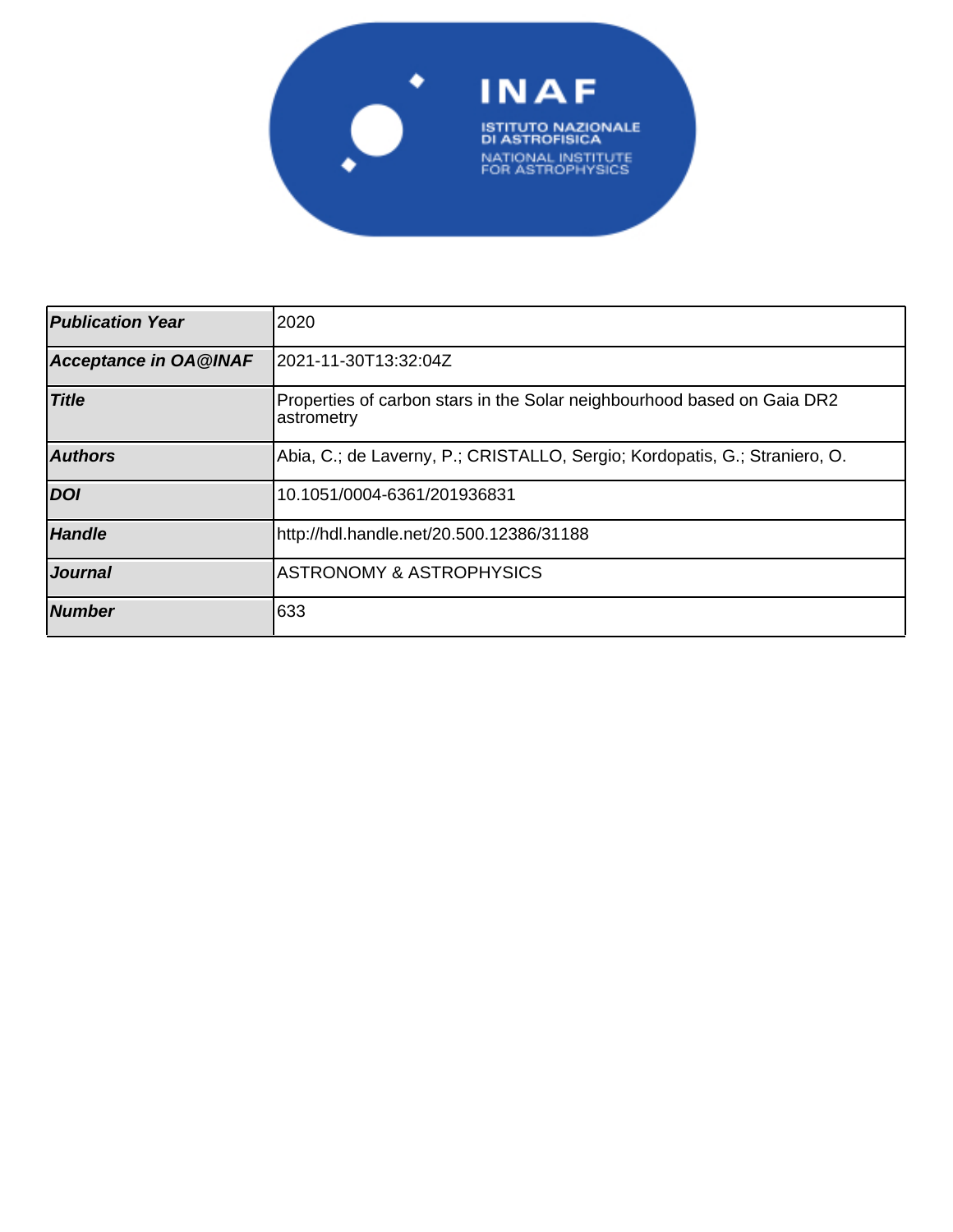# **Properties of carbon stars in the solar neighbourhood based on Gaia DR2 astrometry**?

C. Abia<sup>1</sup>, P. de Laverny<sup>2</sup>, S. Cristallo<sup>3,4</sup>, G. Kordopatis<sup>2</sup>, and O. Straniero<sup>3</sup>

<sup>1</sup> Dpto. Física Teórica y del Cosmos, Universidad de Granada, 18071 Granada, Spain e-mail: cabia@ugr.es

<sup>2</sup> Université Côte d'Azur, Observatoire de la Côte d'Azur, CNRS, Laboratoire Lagrange, 06304 Nice Cedex 4, France

3 Istituto Nazionale di Astrofisica – Osservatorio Astronomico d'Abruzzo, Via Maggini snc, 64100 Teramo, Italy

4 INFN – Sezione di Perugia, Via A. Pascoli, Perugia, Italy

Received 2 October 2019 / Accepted 14 November 2019

## **ABSTRACT**

Context. Stars evolving along the asymptotic giant branch (AGB) can become carbon rich in the final part of their evolution. The detailed description of their spectra has led to the definition of several spectral types: N, SC, J, and R. To date, differences among them have been partially established only on the basis of their chemical properties.

Aims. An accurate determination of the luminosity function (LF) and kinematics together with their chemical properties is extremely important for testing the reliability of theoretical models and establishing on a solid basis the stellar population membership of the different carbon star types.

Methods. Using *Gaia* Data Release 2 (*Gaia* DR2) astrometry, we determine the LF and kinematic properties of a sample of 210 carbon stars with different spectral types in the solar neighbourhood with measured parallaxes better than 20%. Their spatial distribution and velocity components are also derived. Furthermore, the use of the infrared Wesenheit function allows us to identify the different spectral types in a *Gaia*-2MASS diagram.

Results. We find that the combined LF of N- and SC-type stars are consistent with a Gaussian distribution peaking at *M*<sub>bol</sub> ∼ −5.2 mag. The resulting LF, however, shows two tails at lower and higher luminosities more extended than those previously found, indicating that AGB carbon stars with solar metallicity may reach *<sup>M</sup>*bol ∼ −6.0 mag. This contrasts with the narrower LF derived in Galactic carbon Miras from previous studies. We find that J-type stars are about half a magnitude fainter on average than N- and SC-type stars, while R-hot stars are half a magnitude brighter than previously found, although fainter in any case by several magnitudes than other carbon types. Part of these differences are due to systematically lower parallaxes measured by *Gaia* DR2 with respect to Hipparcos values, in particular for sources with parallax  $\pi$  < 1 mas. The Galactic spatial distribution and velocity components of the N-, SC-, and J-type stars are very similar, while about 30% of the R-hot stars in the sample are located at distances greater than ∼500 pc from the Galactic plane, and show a significant drift with respect to the local standard of rest.

Conclusions. The LF derived for N- and SC-type in the solar neighbourhood fully agrees with the expected luminosity of stars of 1.5−3  $M_{\odot}$  on the AGB. On a theoretical basis, the existence of an extended low-luminosity tail would require a contribution of extrinsic low-mass carbon stars, while the high-luminosity tail would imply that stars with mass values up to ~5 *M*<sub>⊙</sub> may become carbon stars on the AGB. J-type stars differ significantly not only in their chemical composition with respect to the N- and SC-types, but also in their LF, which reinforces the idea that these carbon stars belong to a different type whose origin is still unknown. The derived luminosities of R-hot stars means that it is unlikely that these stars are in the red-clump, as previously claimed. On the other hand, the derived spatial distribution and kinematic properties, together with their metallicity values, indicate that most of the N-, SC-, and J-type stars belong to the thin disc population, while a significant fraction of R-hot stars show characteristics compatible with the thick disc.

**Key words.** stars: late-type – stars: carbon – techniques: photometric – astrometry

# **1. Introduction**

After He exhaustion, low- and intermediate-mass stars  $(0.8 \le$  $M/M_{\odot} \leq 8$ ) populate the giant branch in the Hertzsprung Russell diagram for a second time. Stars in this phase of stellar evolution are known as AGB stars. AGB stars are very important contributors (>50%) to the mass ejected by all stars into the interstellar medium (ISM). Therefore, they play a significant role in the chemical evolution of galaxies (see e.g. Wallerstein et al. 1997). Furthermore, they trace intermediate-age stellar populations so that they can be used in studies of Galactic structure (e.g. Cole

& Weinberg 2002; Renzini 2015; Capozzi et al. 2016; Javadi & van Loon 2020). All these research topics rely on an appropriate estimation of the stellar parameters, and in particular on the mass.

The most important chemical peculiarity of AGB stars is that many of them are carbon rich (i.e. they show an abundance ratio  $C/O > 1$  in their atmosphere). Since the overwhelming majority of stars are born with  $C/O < 1$ , this carbon enrichment must result from an in situ process that pollutes the envelope with fresh carbon produced in the interior or, alternatively, from a transfer of carbon-rich material in a binary system. In the first case the stars are called intrinsic carbon stars, and in the second case extrinsic carbon stars. It is well established that quasi periodic shell <sup>4</sup>He burning occurs during thermal pulses (TPs) on the

<sup>?</sup> Table 1 is only available at the CDS via anonymous ftp to cdsarc.u-strasbg.fr ([130.79.128.5](ftp://130.79.128.5)) or via [http://cdsarc.](http://cdsarc.u-strasbg.fr/viz-bin/cat/J/A+A/633/A135) u-strasbg.fr/viz-bin/cat/J/A+A/633/A135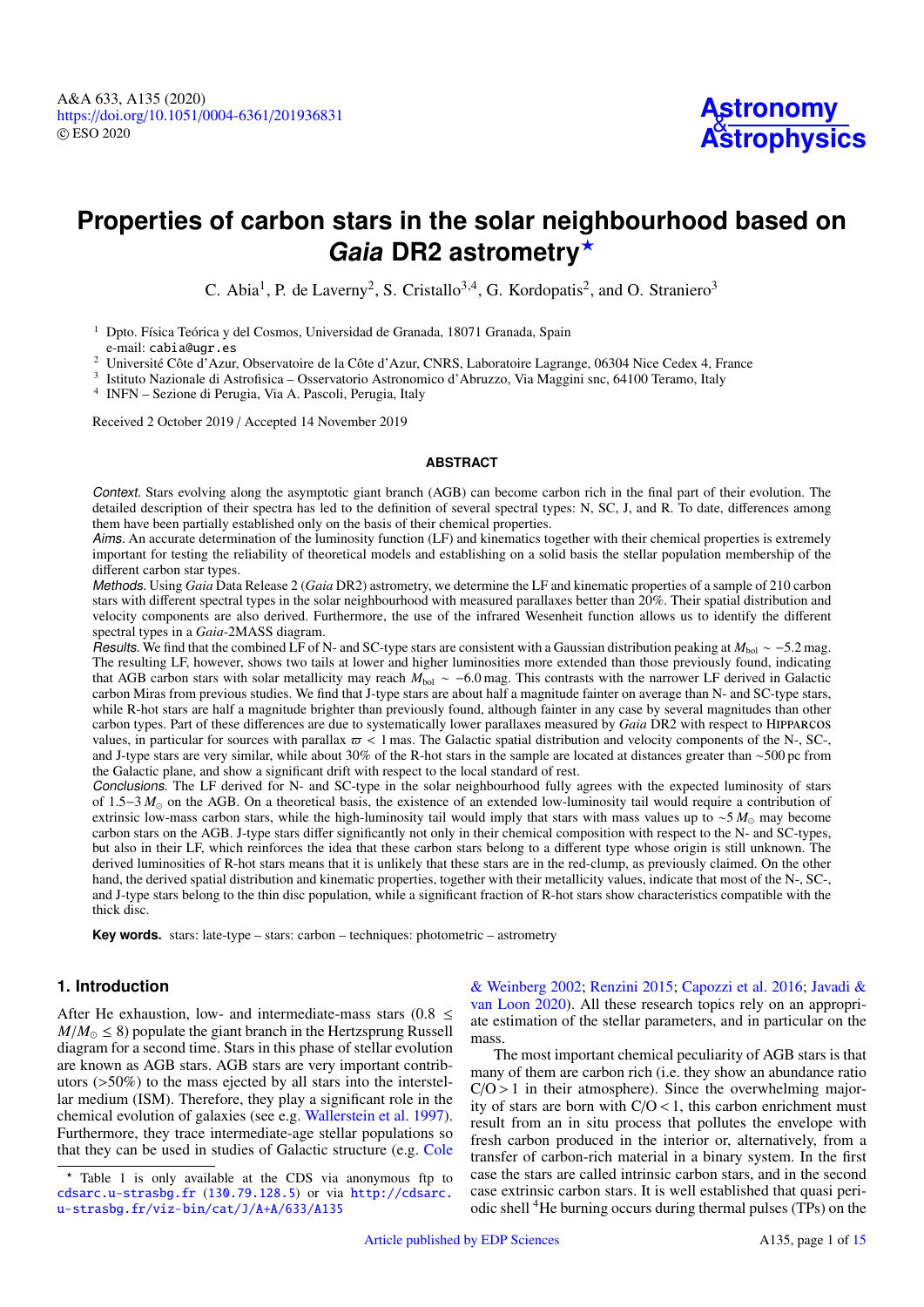AGB, inducing mixing episodes (the third dredge-up, TDU) that increase the atmospheric C-to-O ratio in these red giants (see e.g. Iben & Renzini 1983; Straniero et al. 2006; Karakas & Lattanzio 2014). This gives rise to the spectral sequence of M to MS to S to SC to C as C/O increases in the envelope along the AGB phase. This increase in C/O is accompanied, in general, by an increasing *s*-process overabundance. Thus, the MS, S, SC, and C stars are heavy element-rich AGB stars, which has been confirmed by many spectroscopic studies (see Smith & Lambert 1990; Busso et al. 1992; Lambert et al. 1995; Van Eck et al. 1998; Van Eck & Jorissen 1999; Abia & Wallerstein 1998; Abia et al. 2002, among many others). However, the mass range for the formation of an AGB carbon star is still rather controversial. This is mainly due to our limited modelling of the TDU episodes and to our poor knowledge of the mass-loss rate occurring during the AGB. Even so, there is an ample consensus that the lower mass limit for the formation of a carbon star at solar metallicity is ~1.5  $M_{\odot}$ , and that this limit decreases with decreasing metallicity. The latter is due to the fact that metal-poor stars have less O in their envelopes (which means that it is easier for the C/O to be above unity) and to the fact that the efficiency of the TDU increases at low metallicity. The upper mass limit is, nevertheless, more uncertain. Theoretically, stars with  $M \geq 3-4 M_{\odot}$  may burn hydrogen through the CNO by-cycle at the base of the convective envelope (known as hot bottom burning, HBB), avoiding the formation of an AGB carbon star and substantially altering the CNO isotopic ratios, lithium, and other light element abundances (e.g. F, Na) in the envelope. This depends on the actual mass and metallicity of the star. However, these findings are extremely dependent on the mixing treatment, and the mass-loss and thermonuclear reaction rates adopted in the stellar modelling (see Lattanzio 2003; Straniero et al. 2006; Karakas & Lattanzio 2014; Ventura et al. 2015, for detailed discussions). Unfortunately, very few observational studies of massive AGB stars exist to constrain theoretical models in this sense (McSaveney et al. 2007; García-Hernández et al. 2007; Abia et al. 2017a), not to mention the difficulty in the determination of accurate masses (luminosities) for these stars (see e.g. van Loon et al. 1997, 1999; Frost et al. 1998; Marigo et al. 1999; Zijlstra et al. 2006; Groenewegen et al. 2007; Pastorelli et al. 2019).

Until recently, our knowledge of the luminous red giant carbon stars was limited to their spectral types, inaccurate radial velocities, and some uncertain proper motions, but detailed descriptions of their spectra. The last of these included the identification of key molecules such as  $C_2$ , CH, and CN in the visual and infrared wavelengths and the recognition that some had enhanced lines of heavy elements. There are several types of carbon stars classified spectroscopically, mainly depending on the intensity of the molecular bands mentioned above and their effective temperature (Keenan 1993; Barnbaum et al. 1996; Wallerstein  $&$  Knapp 1998). During the past few decades, quantitative abundance and isotopic ratio determination in carbon stars of all types has allowed us to differentiate among them, and has given us a better understanding of their nucleosynthetic histories (sometimes affected by binarity) and evolutionary status. Among the red giant carbon stars four spectral types can be distinguished<sup>1</sup>. In what follows we summarise their main properties; a more detailed and extended discussion can be found in Jura (1991), Barnbaum et al. (1996), Wallerstein et al. (1997), Wallerstein & Knapp (1998), Knapp et al. (2001), Bergeat et al. (2002), Abia et al. (2003), Zamora et al. (2009), and references therein.

The normal N-type (or just C) objects are the most numerous. They are cool ( $T_{\text{eff}}$  < 3500 K) and luminous objects (~10<sup>4</sup>  $L_{\odot}$ ). Their spectra are very crowded showing intense carbon-bearing molecular absorptions and, in particular, a strong flux depression at  $\lambda \leq 4000 \text{ Å}$ . By definition these stars show C/O > 1 (although not much higher than unity) and most of them are enhanced in s-elements and fluorine at near-solar metallicity ([Fe/H]  $\approx 0.0$ )<sup>2</sup>. The observed carbon, s-element and fluorine enhancement are believed to be produced by the recurrent mixing into the envelope of material exposed to He-burning through the TDU episodes (i.e. they are intrinsic carbon stars). Due to their high luminosities, they can be easily identified in the galaxies of the Local Group (see e.g. Rowe et al. 2005; Boyer et al. 2013; Whitelock 2020).

The stars of SC-type are characterised mainly by a  $C/O \approx 1$ , which makes their spectra less crowded by molecular absorptions allowing the identification of a plethora of atomic lines. In the classical picture, these stars should correspond to a very short period in the evolution along the AGB phase when the star is transformed from an M (MS, S) (with  $C/O < 1$ ) into a genuine carbon star (N-type with  $C/O > 1$ ) due to the TDU episodes. Their chemical properties are indistinguishable from those observed in the N-type (or in the S-type stars; see e.g. Van Eck et al. 1998; Neyskens et al. 2011), although there is a hint indicating that SC-type show higher  ${}^{16}O/{}^{17}O$  than the N-type (Abia et al. 2017b). Since a high value of  $16O/17O$  is a characteristic of the operation of HBB, if confirmed these stars may be intermediate mass ( $\geq 3-4$  *M*<sub>☉</sub>). They then might become C-rich at the very end of their lives because of the cessation of the HBB when their envelope mass has been significantly reduced by strong mass loss (see e.g. Karakas & Lattanzio 2014). Only a dozen or so of SC-type stars are identified in the Galaxy (Catchpole & Feast 1971), and a few of them are among the most Li-rich stars ever found  $(Abia et al. 1999)^3$ .

The J-type carbon stars are easily recognised from the intensity of carbon-bearing molecular bands formed with  $^{13}$ C atoms; their main chemical property is their very low ratio of  ${}^{12}C/{}^{13}C$ , close to the CNO-cycle equilibrium value (∼3.5). They show C/O values in a range similar to that found in the N-type, but a significant fraction (80%) are Li-enhanced. They do not show s-element or fluorine enhancements (Abia & Isern 2000; Abia et al. 2015). They are also solar metallicity stars. These chemical peculiarities clearly differ from those of N- and SC-type stars. Therefore, the location of J-type stars in the AGB spectral sequence above is far from clear. It has been suggested that the mass transfer scenario is at the origin of their carbon enhancement (i.e. they would be extrinsic carbon stars). In some of them, silicate emission has been detected in their infrared spectrum, which usually is associated with the presence of a circumbinary disc around a binary system (see e.g. Deroo et al. 2007). However, aside from the fact that no radial velocity variations have been detected yet in any of these stars, it is not clear how their Li enhancement can be explained in the mass transfer episode. Other scenarios have been proposed, such as the mixing of fresh

<sup>&</sup>lt;sup>1</sup> There are other types of less evolved carbon stars such as the dwarf carbon stars, CH, Ba, and carbon enhanced metal poor (CEMP) stars. They are main-sequence, subgiants or first-ascend red giant stars and, although they show carbon enhancement, C/O does not necessarily exceed unity in the envelope. We do not study these stars here.

<sup>&</sup>lt;sup>2</sup> We adopt here the usual notation  $[X/H] = log (X/H)_\star - log (X/H)_\odot$ , where  $(X/H)_\star$  is the abundance by number of the element X in the corresponding star.

Very luminous Li-rich carbon stars have also been found in the Magellanic Clouds (Smith et al. 1995).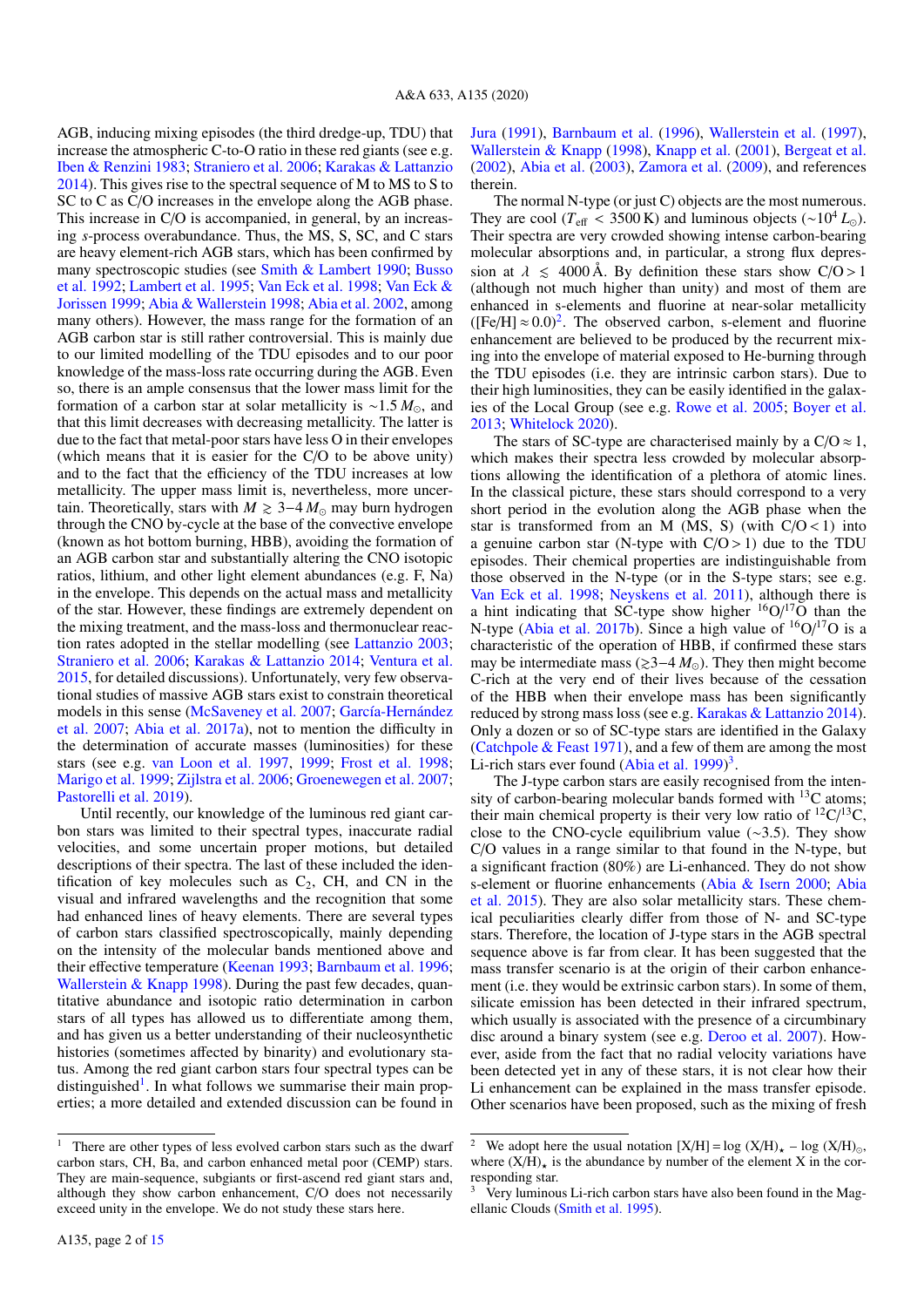carbon after a peculiar He-flash induced by a rapidly rotating core (e.g. Mengel & Gross 1976), or the re-accretion of carbonrich nova ejecta on main-sequence companions to low-mass carbon-oxygen white dwarfs (Sengupta et al. 2013). Although their origin is unknown, they represent about 15% of all Galactic carbon stars and a similar fracion has also been identified in Local Group galaxies (Morgan et al. 2003).

Finally, R-hot (or early) carbon stars are the warmest  $(T_{\text{eff}} \geq 3800 \text{ K})$  objects and are easily identified spectroscopically because of their less crowed spectra and weaker molecular absorptions compared to the rest of the carbon star types<sup>4</sup>. These stars do not have a particular chemical property, with one exception: they do not show s-element enhancements. It is well established that these stars are much fainter than the rest of the carbon types. Using Hipparcos parallaxes, Knapp et al. (2001) placed them in the red-clump region on the H-R diagram with a mean luminosity  $M_K \approx -2.0$  mag, which is compatible with core He-burning stars. Furthermore, most of these early R-type stars are non-variable, and their infrared photometric properties show that they are not undergoing significant mass loss, as opposed to the other three spectral types. No radial velocity variations have been detected in the R-hot stars (McClure 1984), which would eliminate the mass transfer scenario as an explanation of their carbon enhancement. The favoured hypothesis so far is that the carbon produced during the He-flash is mixed in some way to the surface. However, the general conclusion is that hydrostatic models do not produce mixing at the He-flash, thus other scenarios have been explored. An anomalous He-flash after a red giant star's merging has been suggested, but there are many difficulties in using this scenario to explain the observed chemical properties (Izzard et al. 2007; Piersanti et al. 2010). Recently, Zhang & Jeffery (2013) found that a high-mass helium white dwarf subducted into a low-core-mass red giant could produce a R-hot star with the observed chemical properties. Furthermore, in this scenario J-type stars may represent a short and luminous stage in the evolution of a R-hot star. Nevertheless, considering that R-hot stars represent ∼30% (Bergeat et al. 2002) of all luminous red giant carbon stars, we need to show that this scenario can account for the observed statistics.

As follows from the above discussion, similarities and differences among the different spectral types have been made mainly on the basis of their observed chemical pattern. However, the conclusions deduced from these abundance studies are frequently limited by the uncertain determination of the mass, luminosity, and kinematics properties of the stars. The *Gaia* all-sky survey is changing this situation by providing astrometric data with an unprecedented accuracy of all Galactic stellar populations. In the *Gaia* DR2 release (Gaia Collaboration 2018), the first *Gaia* catalogue of long-period variables (LPVs) with *G*-band variability amplitudes larger than 0.2 mag has been published (Mowlavi et al. 2018). It contains 151 761 candidates, among them thousands of luminous carbon stars of variable types: Mira, irregular, and semiregular. The aim of the present study is to use the *Gaia* DR2 information available for a sample of already known red giant carbon stars of different spectral types located in the solar vicinity to derive their luminosity and kinematic properties. These quantities are discussed together with their chemical characteristics to obtain a global picture of the different carbon star types and to discern between the various types in terms of luminosities, masses, evolutionary stages, and kinematics.

The structure of the paper is as follows. In Sect. 2 we describe the adopted sample of carbon stars and study their spatial distribution in the solar neighbourhood. In Sect. 3 we describe the derivation of the luminosity distribution of the sample and its implications on the possible masses and evolutionary status of the sample stars. In Sect. 4 we derive their kinematic properties. In Sect. 5 we show how the combination of *Gaia* and infrared photometry allows the identification of the different spectral types of carbon stars in the *Gaia*-2MASS diagram, as has been recently done for the LPV in the Large Magellanic Cloud. Finally, in Sect. 6 we summarise the main results of this study.

## **2. Stellar sample and spatial distribution**

Different samples of Galactic AGB stars, selected on the basis of their infrared properties, can be found in the literature, for instance Claussen et al.(1987),Willems(1988),Jura & Kleinmann (1989), and Groenewegen et al. (1992). Among these surveys the most extensive is that by Claussen et al. (1987), which focuses exclusively on luminous carbon stars. This survey was used by Boffin et al. (1993) and Abia et al. (1993) to study the frequency of the Li enrichment among Galactic carbon stars. Furthermore, there is valuable information on the chemical properties of many objects, obtained from high-resolution spectroscopic studies (see references in Sect. 1). We decided, therefore, to base our study on the survey by Claussen et al. (1987). This sample was drawn from the *Two Micron Sky Survey* (Neugebauer & Leighton 1969), which is expected to be statistically complete for sources brighter than  $K \sim +3.0$  mag over the region  $-33° < \delta < +81°$ . This sample contains 214 Galactic carbon stars to which we have added ple contains 214 Galactic carbon stars to which we have added some additional carbon stars with already well-determined photospheric characteristics and, in particular, chemical properties (e.g. Lambert et al. 1986; Abia et al. 1993, 2002, 2015; Ohnaka & Tsuji 1996; Abia & Wallerstein 1998; Abia & Isern 2000; Vanture et al. 2007, and references therein). Spectral types were taken directly from the SIMBAD<sup>5</sup> database, although a few stars were re-classified according to the more detailed spectroscopic studies mentioned above. This initial sample was then filtered considering the quality of their *Gaia* DR2 parallaxes (Gaia Collaboration 2018). For the present study, only stars with good-quality DR2 parallaxes  $(\varpi)$  were selected, that is, those matching the condition  $\epsilon(\varpi)/\varpi \leq 0.20$ . We note, however, that the overwhelming majority of the stars (∼85%) in our sample have *Gaia* DR2 parallax uncertainty ≤10%. This condition ensures that the distance adopted from Bailer-Jones et al. (2018) is close to the inverse of the parallax, and therefore has little dependence on the adopted prior. Applying the above parallax uncertainty criterion, our final sample consists of 10 stars of SC-type, 22 of J-type, and 143 of N-type; 80% of them have a parallax uncertainty smaller than 10%. Furthermore, for comparison purposes, we added 10 O-rich AGB stars of M-type and 35 R-hot type carbon stars fulfilling the above-mentioned parallax criterion, the latter were selected from the magnitude-limited study of Knapp et al. (2001); some of them were analysed chemically by Dominy (1984) and Zamora et al. (2009). We note that several of the R-hot stars included in the study of Knapp et al. (2001) were discarded here because they have been re-classified as CH, Ba, and/or CEMP stars or because their spectral type appears rather doubtful in the literature<sup>6</sup>. The few O-rich AGB stars were taken from

<sup>4</sup> We do not discuss here the R-cold (or late) carbon stars as it has been shown that they are indistinguishable from the N-type stars (Zamora et al. 2009).

<sup>5</sup> <http://simbad.u-strasbg.fr/simbad/sim-fid>

The Two Micron Sky Survey is less sensitive to the detection of R-type stars than to the other carbon star types (Claussen et al. 1987).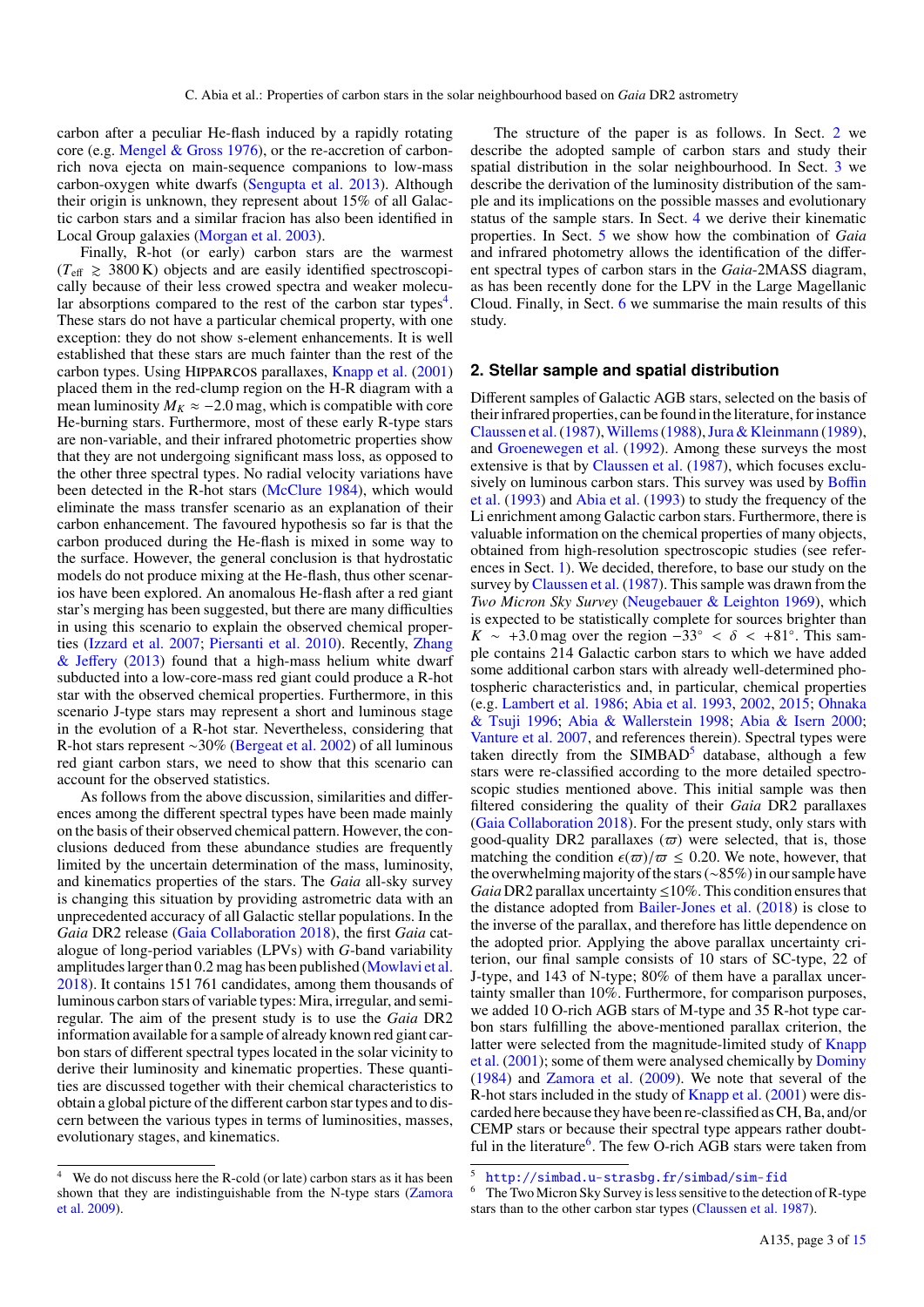the study of García-Hernández et al. (2007) and are expected to be intermediate-mass stars probably undergoing HBB because of their strong Li absorption at  $\lambda$ 6078 Å (see below).

Except for the R-hot type, the vast majority of the stars in our sample are known or suspected variables. We have 28 Mira variables among the C- and O-rich stars, the others being irregular or semi-irregular variables. Only a couple of R-hot stars in the sample, however, are classified as variables of R CrB type. Finally, from the chemical studies mentioned above, the overwhelming majority of the selected stars have near-solar metallicity ([Fe/H] <sup>∼</sup> <sup>0</sup>.<sup>0</sup> <sup>±</sup> <sup>0</sup>.3). As a consequence and unless explicitly mentioned, we assume throughout this paper a solar metallicity for all of the stars in our sample.

The sample stars are listed in Table 1 (Col. 1), adopting preferentially their variable star designation (from Samus et al. 2004, hereafter GCVS) or, if not available, the most commonly used name in the literature (checked with the SIMBAD database). For the R-hot stars, we used instead their Hipparcos catalogue identification. For all the sample stars, we then searched for their *Gaia* DR2 identification in the *Gaia* database web facility using the adopted target names of Table 1 and recovered all the *Gaia* astrometric information available. We adopted the distance estimates and associated uncertainties of Bailer-Jones et al. (2018) for all of the sample. For the line-of-sight velocities, we first adopted the values given in Menzies et al. (2006) for 13 stars that rely on CO millimetre lines measurements. These estimations are more accurate than classical ones from near-infrared (NIR) or optical spectral lines. Typical uncertainties reported in this work are of a few km s<sup>−</sup><sup>1</sup> . For the other stars, we first retrieved from CDS/SIMBAD all the available bibliographic heliocentric radial velocity measurements, *V*rad. When possible, we favoured the values reported in the *Pulkovo Compilation of Radial Velocities* (Gontcharov 2006), which have a median accuracy of about ±1 km s<sup>−</sup><sup>1</sup> . If not present in this catalogue either, we adopted the *V*rad measurement of the most recent reference found in SIMBAD. Finally, for the few stars without any reported  $V_{rad}$ in the above references, we adopted the *Gaia* DR2 *V*rad (Katz et al. 2019). We decided not to adopt a priori the *Gaia* DR2 *V*rad for all our sample stars since the *Gaia* radial velocity spectral domain is not optimal for deriving  $V_{rad}$  in cool carbon-rich stars. Their spectra are crowded by molecular absorptions and the IR CaII triplet is usually not easily visible in such stars (see e.g. Barnbaum et al. 1996). Moreover, as far as we know, the *Gaia* DR2 pipeline for  $V_{rad}$  derivation is not optimised for analysing (not known a priori) carbon-enhanced spectra. This, however, does not concern the R-hot stars, for which, due to their warmer effective temperature ( $T_{\text{eff}} \geq 3800 \text{ K}$ ), the IR CaII triplet can be easily identified and is thus useful for radial velocity determinations. For these stars, we have taken directly the *Gaia* DR2 *V*rad values (Katz et al. 2019).

The distances and  $V_{rad}$  values finally adopted in this study are reported in Table 1. These are the main parameters from which the luminosities and kinematic properties are derived. To check the quality of the *Gaia* DR2 astrometric data for our sample stars, we have looked at their renormalised unit weight error (RUWE). This error coefficient can be used to identify possible non-single stars and/or possible problematic cases of the astrometric solution (see *Gaia* DR2 documentation, Sect. 14.1.2 and Lindegren 2018). Typically, according to the *Gaia* documentation, poor astrometric fits have a RUWE parameter larger than  $~\sim$ 1.4. We find that 70%, 90%, and 94% of our sample stars have a RUWE factor less than 1.0, 1.2, and 1.4, respectively. We have also checked the correlations between the RUWE factor and the parallaxes or the proper motions. No correlation is seen with the parallaxes; however, a slight increase in the propermotion error for the stars having RUWE greater than 1.2 is seen, increasing from ~0.2 mas yr<sup>−1</sup> to ~0.4 mas yr<sup>−1</sup>. We note, how-<br>ever that these errors still remain small (and affect less than ever, that these errors still remain small (and affect less than 10% of the stars). We are therefore confident in the astrometric data adopted in this study. Nevertheless, we note here that the *Gaia* DR2 procedure to compute the parallax contains colourand magnitude-dependent terms. For the Hipparcos survey, Pourbaix et al. (2003) and Platais et al. (2003) advocated the importance of the colour bias on the astrometry, particularly for very red objects. Because most stars in our sample show large colour variations within a cycle (they are variable stars), chromaticity corrections must be applied to each epoch data. On the contrary, *Gaia* DR2 parallaxes are determined assuming a constant mean colour and magnitude for each source (Lindegren et al. 2018). Another phenomenon that may affect the parallax measurement of late-type stars, in particular its accuracy, is the possible displacement of the photometric centroid (photocentre) of the star with respect to the projected barycentre due to surface brightness asymmetries (e.g. due to granulation- or convectionrelated surface variability). Ludwig (2006) has shown that these effects may be considerable in red super giants. Recently Chiavassa et al. (2018) studied the limits in astrometric accuracy of *Gaia* induced by these surface brightness asymmetries on the basis of radiative hydrodynamic simulations of AGB stars. They conclude that the displacement can be a non-negligible fraction of the star radius *R* (5−10% of the corresponding stellar radius), accounting for a substantial part of the parallax error. The above issues may affect the measured parallaxes as well as their accuracy<sup>7</sup>. We cannot exclude, therefore, that the parallax for some of our selected stars could be incorrectly evaluated in *Gaia* DR2. Our conclusion, nevertheless, is that our results should not be affected significantly by possible astrometric problems since the RUWE parameters of our sample are in average quite small  $(\text{median} = 0.94 \text{ and } \text{mean} = 1.1)$ . Obviously the increase in the parallax estimates over one-year cycles expected in *Gaia* DR3 would reduce the error on the mean parallax.

Figure 1 shows the comparison between HIPPARCOS (van Leeuwen 2007; Knapp et al. 2001, for R-type stars) and *Gaia* DR2 parallaxes for 139 stars in common with our sample. From this figure, it is evident that Hipparcos parallaxes tend to be much larger than *Gaia* DR2 ones, particularly for  $\varpi \leq 1$  mas. For  $\varpi \geq 1$  mas, *Gaia* DR2 and HIPPARCOS parallaxes appear to be symmetrically distributed around the equal-parallax line. Globally, we find a mean difference of  $\Delta \varpi = 0.56 \pm 1.70$ , in the sense Hipparcos minus *Gaia* DR2. Obviously this difference has a significant impact on the luminosities derived for our stars compared to those based on Hipparcos parallaxes (see Sect. 3).

Figure 2 shows the location of the sample stars onto and above or below the Galactic plane (see also Table 1). Their Cartesian coordinates have been directly derived from the *Gaia* DR2 sky coordinates and adopted distances. The uncertainties on the individual *X*, *Y*, *Z*, and *R* positions are estimated as the dispersion of these values for each star, over 500 Monte Carlo realisations of the Bailer-Jones et al. (2018) line-of-sight distances<sup>8</sup>, assuming no uncertainty on the right ascension or declination sky coordinates (see also Sect. 4). Median uncertainties are  $\pm 12$ , 16, 13, and 13 pc for *X*, *Y*, *Z*, and *R*, respectively.

We do not expect the proper motions to be affected by this effect as the signature on the sky over the time span of the *Gaia* DR2 observations allows us to distinguish clearly the proper motion movement from the parallax effect.

We assumed a symmetric uncertainty derived as the average of  $(r_{est}$  $r_{\text{low}}$ ) and ( $r_{\text{high}} - r_{\text{est}}$ ); see Bailer-Jones et al. (2018) for further details.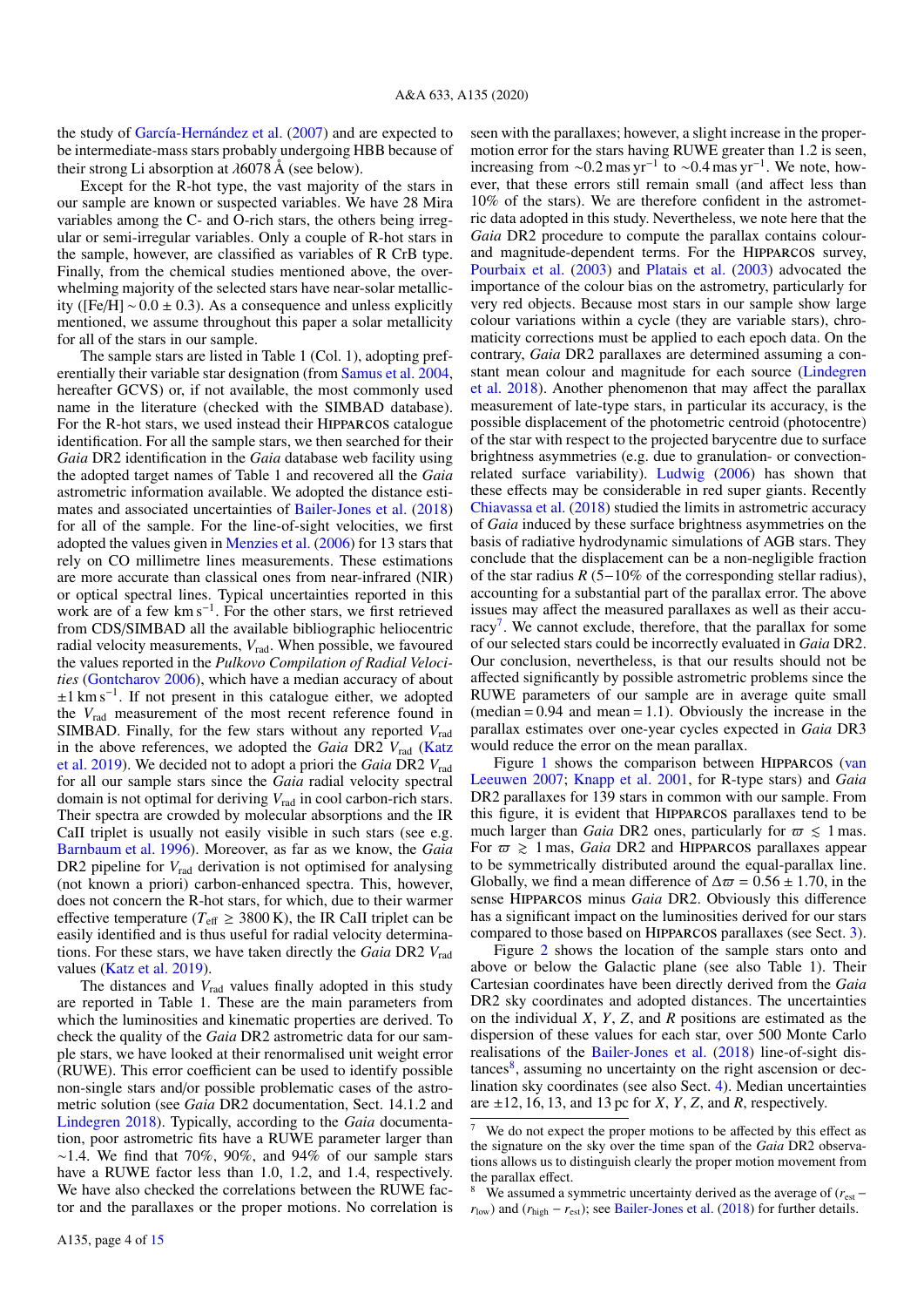

[Fig. 1.](https://dexter.edpsciences.org/applet.php?DOI=10.1051/0004-6361/201936831&pdf_id=1) Comparison between the Hipparcos and the *Gaia* DR2 parallaxes for 139 stars in common with our sample of Galactic carbon stars. Typical parallax errors are of the order of 50% (or even larger) for <sup>H</sup>ipparcos and smaller than 15% for *Gaia*. Error bars are omitted in the plot for clarity. The Hipparcos parallaxes are systematically larger for sources with *Gaia*  $\varpi \leq 1$  mas. See text for details.

From the left panel of this figure it appears that the spatial distribution of the N-, J-, and SC-type stars (in blue, red, and green, respectively) is fairly uniform within a radius of <sup>∼</sup>1.5 kpc from the Sun, in the region of the sky observed by the Two Micron Sky Survey. In fact, the apparent lack of these spectral type sources in the region with  $X < 0$  and  $Y < 0$  is simply due to the incomplete coverage of this survey: the southern declination limit being −33◦ . A few N-type stars, however, seem to be located beyond this radius. Furthermore, for these spectral types, it can also be appreciated that there is no specific concentration of carbon stars in either direction. This agrees with the conclusions of Claussen et al. (1987). In contrast, our sample of R-hot stars (brown circles in Fig. 2) seem less homogeneously distributed around the Sun with, apparently, an overdensity around it. The left panel of Fig. 2 shows that carbon stars of N-, J-, and SC-types are rather concentrated towards the Galactic plane with no appreciable difference between the different spectral types in the height from the plane. Claussen et al. (1987) argued that the present sample of carbon stars should be complete within 1.5 kpc from the Sun on the hypothesis that all the carbon stars have an absolute magnitude  $M_K = -8.1$  mag (we confirm this hypothesis here, see below) and considering that the limit of the Two Micron Sky Survey in *<sup>K</sup>* is <sup>∼</sup>+3.0 mag. A comparison with the number of carbon stars detected in other similar surveys shows that this expectation is fulfilled (for details, see Claussen et al. 1987). On this basis, a crude fit to the *z*-coordinate distribution, excluding the R-hot stars, with an exponential function results in a scale height of  $z_0 = 180 \pm 20$  pc. Considering only the N-type stars would slightly change this value. We note that only two N-type stars, V CrB and RU Vir, are located well above the Galactic plane. We show in the following sections that also their peculiar kinematics could point towards a possible thick disc (or halo) membership or even an extragalactic origin. Ignoring these two stars, the measured scale height agrees well with

the range 150−250 pc estimated by Claussen et al. (1987). This scale height can then be used to estimate the typical mass of carbon star progenitors by using tabulations for the scale heights of main-sequence stars as a function of spectral class as, for example, in Miller & Scalo (1979). This study showed that stars with a mean scale height in the range 160−190 pc have a mass between 1.5 and 1.8  $M_{\odot}$ . These values are fully consistent with theoretical determinations of the typical mass for an AGB carbon star (see e.g. Straniero et al. 2006; Karakas & Lattanzio 2014). Contrary to N-, J-, and SC-type stars, it is also evident from Fig. 2 that the R-hot carbon stars reach larger distances from the Galactic plane than the other carbon-type stars. In fact, they are distributed quite uniformly in |*z*| within  $0 \le |z| \le 1$  kpc, the average value being  $|z| = 510 \pm 300$  pc; only one star HIP 48329 is located at  $|z| > 1$  kpc (not shown in Fig. 2 for clarity, see Table 1). Since the Galactic stellar population scale height is believed to be a function of age (mass) (see e.g. Dove  $&$  Thronson 1993), this implies that R-hot stars are likely older and have lower masses than the N-, J-, and SC-type stars. This also confirms the conclusion already reached in previous studies (Wallerstein & Knapp 1998; Knapp et al. 2001; Izzard et al. 2007, 2008; Zamora et al. 2009).

#### **3. Gaia DR2 luminosities of carbon stars**

The determination of the bolometric correction (BC) for cool giants is still an open issue (see e.g. Bessell & Wood 1984; Bessell et al. 1998; Montegriffo et al. 1998; Costa & Frogel 1996; Houdashelt et al. 2000, among many others). This is particularly challenging for AGB stars whose stellar flux is affected by millions of molecular absorptions. Furthermore, the formation of circumstellar shells around these evolved stars may absorb or scatter part of their stellar flux that is redistributed towards the mid- and far-infrared ranges. There is still not adequate description for such complex processes. It is therefore not surprising that in the extant literature the BCs adopted for AGB stars may differ by up to 0.5 mag. In the present work we adopt the empirical BC<sub>K</sub> versus ( $J-K$ ) relation for C-stars obtained by Kerschbaum et al. (2010), which is based on a critical revision of the available studies. For  $(J - K)$  between 1.0 and 4.4, the maximum standard deviation of this relation is 0.11 mag. We also use this BC relation for the R-hot stars, which typically show  $(J - K)$ colours slightly bluer (∼0.7−0.8 mag) than the range of validity of the Kerschbaum et al. (2010) calibration. We note, however, that other  $BC_K$  versus  $(J - K)$  calibrations found in the literature for  $(J - K)$  < 1 values provide BC<sub>K</sub> corrections differing by less than 0.1 mag (e.g. Bessell & Wood 1984; Montegriffo et al. 1998) with respect to that we adopt here. Finally, for the O-rich AGB stars in the present study (see Table 1), we also adopt the BC*<sup>K</sup>* versus (*J*−*K*) relation derived by Kerschbaum et al. (2010) for M stars.

Then, we retrieved the 2MASS *J* and *K<sup>s</sup>* photometry (Cutri et al. 2003) from the SIMBAD database and corrected the values for the interstellar extinction according to the Galactic model of Arenou et al. (1992), using the Bailer-Jones et al. (2018) derived distances and the *Gaia* Galactic coordinates. For the reddening corrections, we used the relations  $A_V = 0.114 \cdot A_K$  and  $A_J = 2.47 \cdot A_K$ . The corrected *J* and  $K_s$  magnitudes together with the calculated  $BC_{K_s}$  values are given in Table 1 for all the sample stars. The  $M_{K_s}$  and  $M_{bol}$  magnitudes were then derived from the distance modulus relation, and are also listed in Table 1. Uncertainties on  $M_{K_s}$  and  $M_{bol}$  are dominated by those on  $\varpi$  (distances) For the typical parallax uncertainty on our stars (<10%) tances). For the typical parallax uncertainty on our stars  $(\leq 10\%, \,$ see Sect. 2) an error of ~±0.20 mag on the absolute magnitudes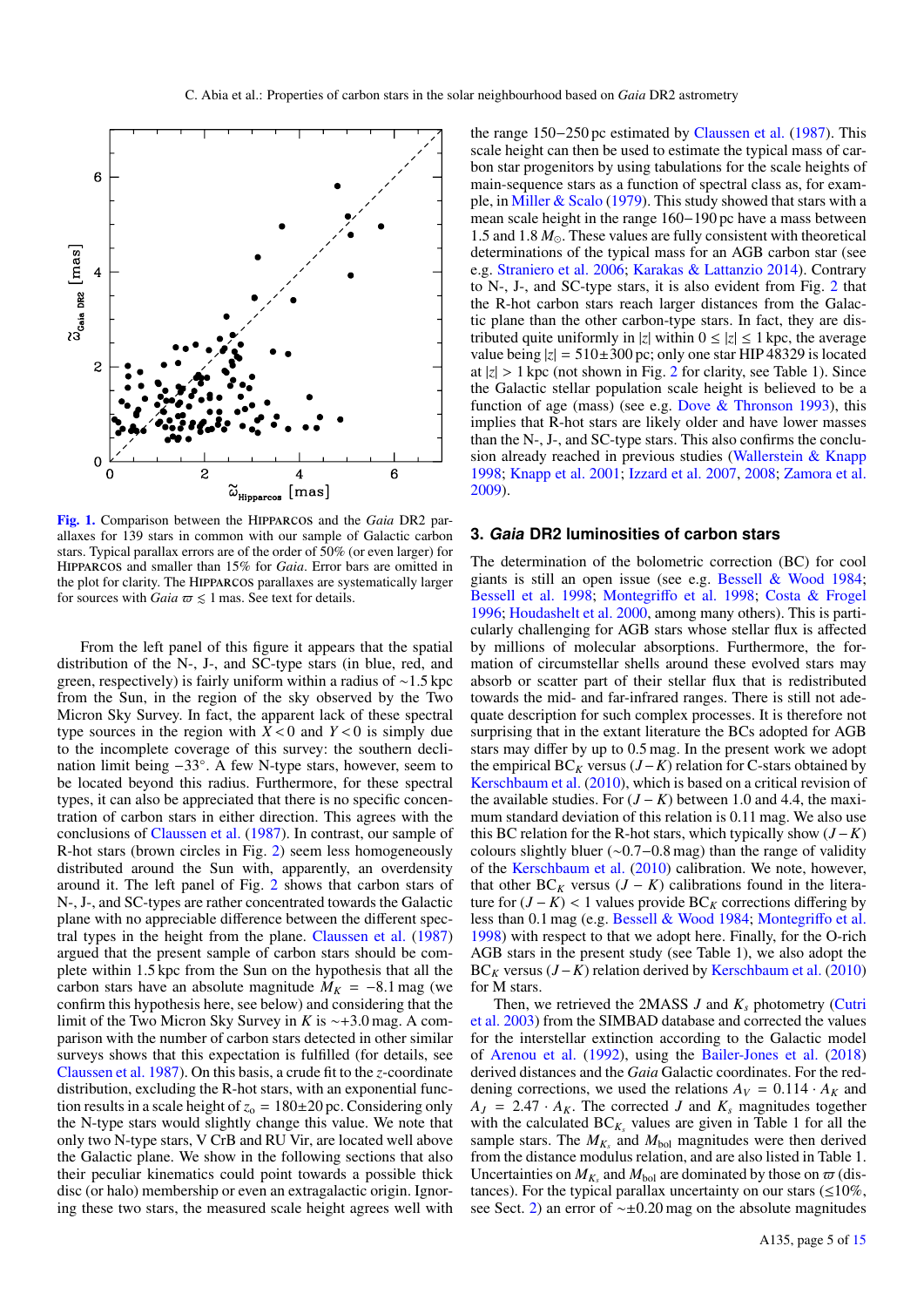

[Fig. 2.](https://dexter.edpsciences.org/applet.php?DOI=10.1051/0004-6361/201936831&pdf_id=2) *Left*: location of the sample carbon stars of different spectral types on the Galactic plane. The Sun is placed at (*X*, *<sup>Y</sup>*) <sup>=</sup> (0, 0). Stars shown are N-type (blue); J-type (red); SC-type (green), and R-hot type (brown). *Right*: distribution above or below the Galactic plane vs. the Galactocentric distance. The Sun is at  $R = 8.34$  kpc. The typical uncertainty in the  $(X, Y, Z)$  coordinates is  $\pm 20$  pc, and  $\pm 50$  pc for the Galactocentric distance. Two N-type stars with peculiar locations above the Galactic plane are labelled (see text).

is estimated. Obviously, for the few stars in the sample with parallax uncertainty within 10−20%, the error would be larger. We therefore adopted  $\pm 0.25$  mag as a typical error for  $M_{K_s}$  and  $M_{bol}$ <br>in the full sample of stars. The corresponding bolometric lumiin the full sample of stars. The corresponding bolometric luminosity distributions or luminosity functions (LFs) obtained for all the carbon star types in our sample are shown in Fig. 3. Several remarks can be made.

First, the LF of the N-type stars peaks at *<sup>M</sup>*bol ∼ −5.2 mag, with extended tails towards lower and higher luminosities. A Kolmogorov–Smirnov (KS) test says that the distribution is consistent with a normal one when  $p = 0.6$ . The average luminosity of our selected N-type stars is  $\langle M_{bol} \rangle$  = −5.09 ± <sup>0</sup>.58 mag. Within the quoted uncertainties, this average luminosity (∼10<sup>4</sup> *L*) agrees with that found by similar studies of Galactic and LMC C-stars (e.g. Guandalini & Cristallo 2013; Gullieuszik et al. 2012) and with the theoretical expectations for stars with a ∼0.6 *M*<sub>∩</sub> He-core mass (Paczyński 1971). This occurrence confirms previous findings that the majority of the N-type carbon stars have an initial mass  $2 \pm 0.5 M_{\odot}$ . However, unlike previous Galactic studies, we find a significant number of bright Ntype stars ( $M_{bol} \le -5.8$  mag), although none above the classical limit for AGB stars,  $M_{bol} = -7.1$  mag<sup>9</sup>. In principle, this high-<br>luminosity tail of the LE should be populated by AGB stars with luminosity tail of the LF should be populated by AGB stars with higher core masses, and hence with higher initial mass (*<sup>M</sup>* >  $3 M_{\odot}$ ). We note that stars with  $3 < M/M_{\odot} < 5$  will be very luminous objects in the AGB phase and will still become C-stars, but owing to the greater envelope dilution of the dredged up material, the time spent in the C-rich phase is quite short, and thus their contribution to the LF would be low. Moreover, in stars with mass

 $M > 5 M_{\odot}$  the occurrence of the HBB prevents the formation of a C-rich envelope (see e.g. Karakas & Lattanzio 2014) and the stars may exceed the AGB luminosity limit. A more quantitative analysis of the LF tails, both at low and high luminosity, is illustrated in the next section. The derived average absolute *K* magnitude,  $\langle M_{K_s} \rangle$  = −8.16±0.50, agrees closely with the values found in the NIR photographic surveys of the Magellanic Clouds (e.g. Frogel NIR photographic surveys of the Magellanic Clouds (e.g. Frogel et al. 1980) and the Galaxy (Schechter et al. 1987), although we find a larger dispersion. Nevertheless, this dispersion in  $M_K$  is compatible with the typical range in *T*eff (2500−3500 K) deduced for N-type stars (e.g. Bergeat et al. 2001).

Second, the LF of SC-type stars is rather similar to that of the N-type. This figure, together with the scarce number of SC-type carbon stars identified to date, is compatible with the hypothesis that the SC-type represents a short transition phase ( $C/O \approx 1$ ) between the O-rich  $(C/O < 1)$  and the C-rich  $(C/O > 1)$  AGB phases. Moreover, the very similar chemical composition shared by N- and SC-type carbon stars (Abia & Wallerstein 1998; Abia et al. 2002, 2019), as well as their similar location above or below the Galactic plane (see Sect. 2), support the conclusion that both types of carbon stars originate from similar progenitors. In any case, the identification and analysis of more SC-type stars is needed to reach a definite conclusion. In the following, we tentatively assume that SC- and N-type belong to the same stellar population.

Third, J-type stars show a significantly dimmer LF compared to that of N-type carbon stars. Their average magnitudes are  $\langle M_{\text{bol}} \rangle$  = −4.66 ± 0.40 mag and  $\langle M_{K_s} \rangle$  = −7.70 ± 0.40 mag.<br>Although these luminosites are within the AGB range a non-Although these luminosites are within the AGB range, a nonnegligible fraction of the J-type stars are fainter than  $M_{bol}$  = <sup>−</sup>4.5 mag, which represents the threshold for the occurrence of TDU episodes (see e.g. Straniero et al. 2003;Cristallo et al. 2011). Therefore, J-type stars differentiate from N-type stars not only in

Luminous ( $M_{bol}$  ≤ −5.8 mag) AGB carbon stars have been found in the Magellanic Clouds (van Loon et al. 1999), some of them exceeding the classical AGB luminosity limit, which could be HBB stars in the latest stage of the AGB phase.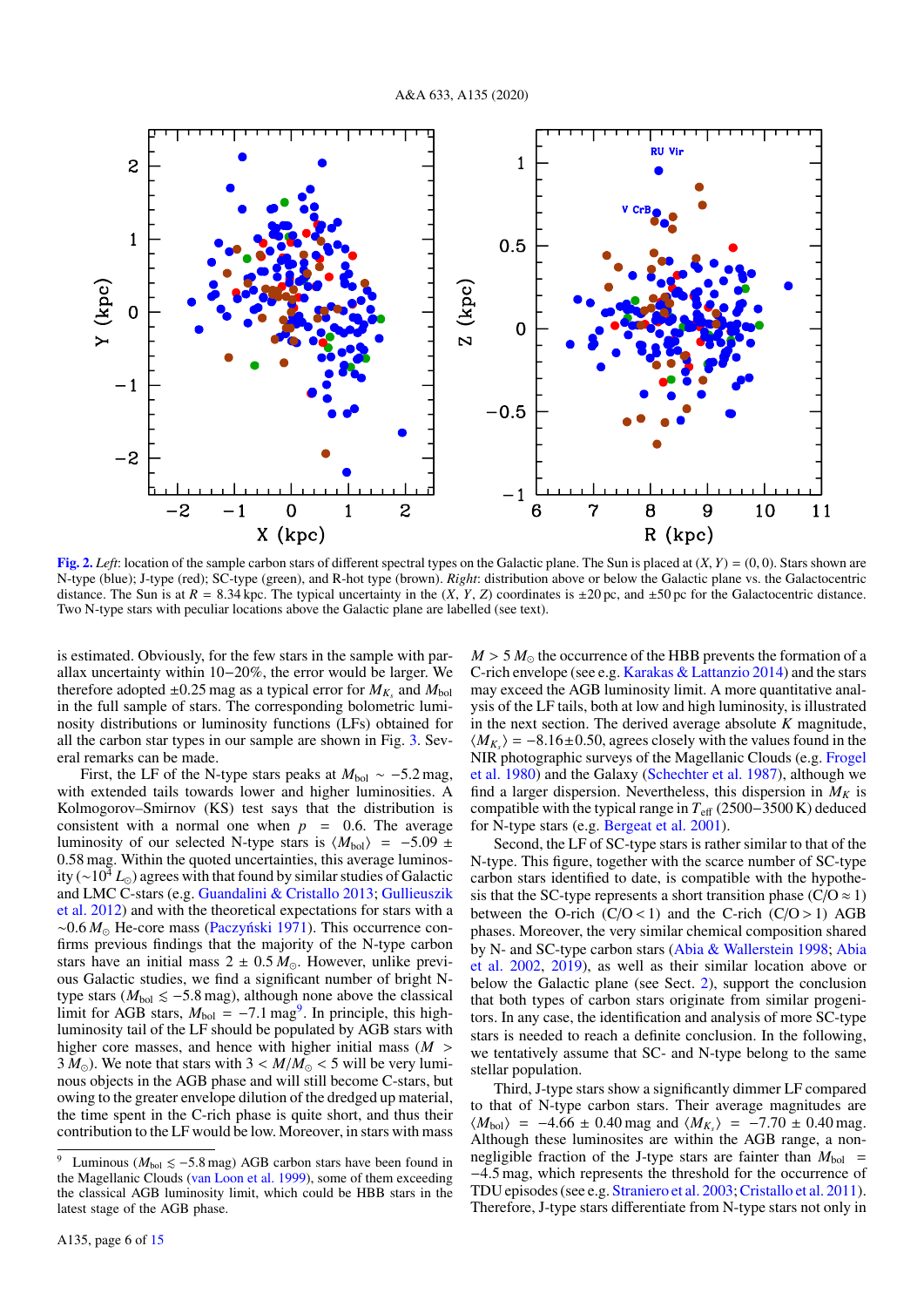

[Fig. 3.](https://dexter.edpsciences.org/applet.php?DOI=10.1051/0004-6361/201936831&pdf_id=3) Luminosity distributions derived in this study for the different spectral types of Galactic carbon stars. The bin size is 0.25 mag. The range of luminosities is different for the R-hot type stars, which are fainter.

their chemistry, but also in their luminosity, which reinforces the idea that these stars have (as their carbon enhancement) a different origin. This is the first time that this conclusion has been reached on the basis of a homogeneous luminosity study.

Finally, as already noted, R-hot carbon stars show a much dimmer LF than that of the AGB stars; we find  $\langle M_{bol} \rangle = -0.10 \pm$ 0.80 mag and  $\langle M_{K_s} \rangle = -2.54 \pm 1.03$  mag, the latter being about half a magnitude brighter than that previously determined by half a magnitude brighter than that previously determined by Knapp et al. (2001). We note that the main reason of this discrepancy is the systematic difference between the *Gaia* DR2 and Hipparcos parallaxes (see Sect. 2). This occurrence is at odds with their suggestion that these objects are He-burning redclump stars. The luminosity of the red clump is expected for solar metallicity stars at  $\langle M_{K_s} \rangle \sim -1.6 \pm 0.3$  mag (e.g. Alves 2000; Castellani et al. 2000; Salaris & Girardi 2002). On the con-2000; Castellani et al. 2000; Salaris & Girardi 2002). On the contrary, our derived luminosities put the R-hot stars in the upper part of the red giant branch (RGB). Therefore, the hypothesis that the carbon enhancement in a significant fraction of the R-hot is produced by the C dredge-up powered by the violent off-centre He ignition (He flash) in the degenerate core of low-mass stars must be discarded. Furthermore, comparing the range of  $M_{bol}$ derived here for both the R-hot and the J-type stars, it also seems very unlikely that the latter type represents a luminous phase of R-hot stars, in the hypothesis that they are formed from a highmass helium white dwarf subducted into a low-core-mass red giant (Zhang & Jeffery 2013). The possibility that J-type stars are the descendants of the R-hot ones in a more advanced evolutionary stage seems to be discarded.

In Fig. 4, we compare the LF derived in the present study (N- and SC-type carbon stars) with the LF obtained for AGB carbon stars in three representative similar studies. We exclude the J-type and the R-hot stars since, as previously shown, these carbon stars probably have a different origin. In particular, we compare our derived LF with those of (i) the VISTA survey of AGB stars in the Large Magellanic Cloud (Gullieuszik et al.  $2012$ , 93 stars, black-dotted line)<sup>10</sup>. (ii) the sample of Galactic carbon stars by Guandalini & Cristallo (2013) (102 stars, red-dotted line), and (iii) the sample of Galactic Mira carbon stars by Whitelock et al. (2006) (145 stars, green-dashed line).

Globally, the comparison with the Guandalini  $\&$  Cristallo (2013) and Gullieuszik et al. (2012) LFs reveals that they appear ∼0.25 mag dimmer than our LFs. In the case of the Gullieuszik et al. (2012) LF and, since their  $BC_K$  values are very similar to ours, we ascribe this difference to the lower average metallicity of the carbon stars in the Large Magellanic Cloud. At lower metallicity, owing to the lower O abundance in the envelope, the C-rich phase  $(C/O > 1)$  is more rapidly attained (i.e. at fainter luminosity) and lasts for a longer time. On the other hand, the differences with Guandalini & Cristallo (2013) can be explained mainly by the shorter distances derived by these authors compared to those we adopted: the average distance difference for the 21 stars in common is 210 pc, in the sense of the Guandalini & Cristallo (2013) values minus the present study's values, with a significant dispersion  $(\pm 240 \,\text{pc})$ . Actually, these authors adopted mainly Hipparcos parallaxes in their study. We recall that the Hipparcos parallaxes tend to be larger than those

<sup>&</sup>lt;sup>10</sup> We include here only those carbon stars considered by Gullieuszik et al. (2012) to have dusty envelopes, and therefore more probably placed on the AGB phase.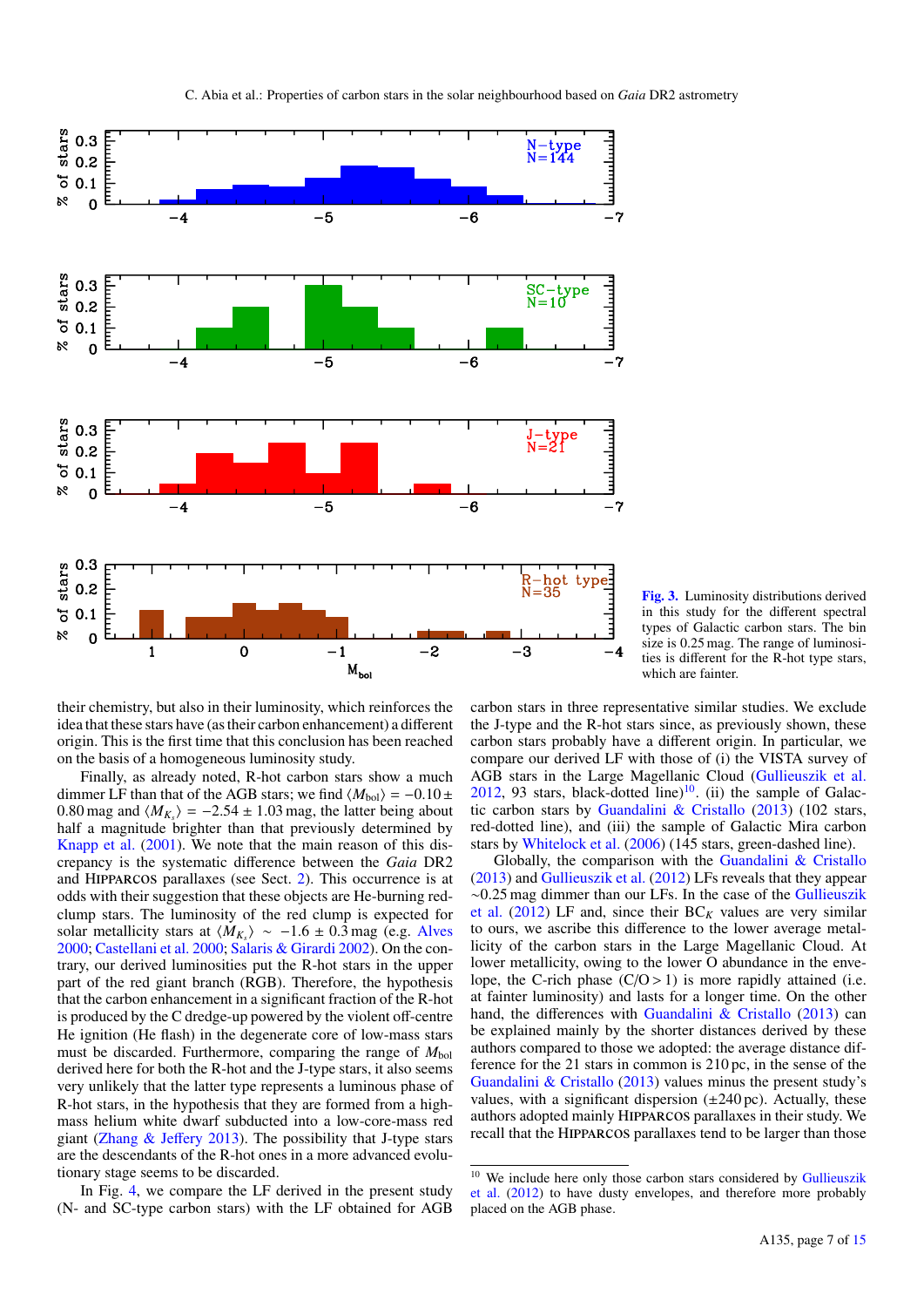

[Fig. 4.](https://dexter.edpsciences.org/applet.php?DOI=10.1051/0004-6361/201936831&pdf_id=4) Derived LF distribution of the present study (blue histogram, excluding J- and R-hot-type stars), compared to those obtained by Gullieuszik et al. (2012) (black dotted line) in the VMC survey of carbon stars, Guandalini & Cristallo (2013) (red dotted line) in Galactic AGB carbon stars, and Whitelock et al. (2006) in Galactic Mira carbon stars (green dashed line). The LFs of these studies have been re-binned with a 0.25 mag step for better comparison.

of *Gaia* DR2 for carbon stars (see Sect. 2). Differences in the adopted BC probably play a role as well: Guandalini & Cristallo (2013) used a BC*<sup>K</sup>* versus *<sup>K</sup>s*−[12.5] relation, where [12.5] is the stellar flux at  $12.5 \mu m$ . In general, we derived larger BC<sub>K</sub> than Guandalini & Cristallo (2013) for the stars in common, which may be partially compensated by the extinction corrections not considered by these authors. This shift towards weaker  $M_{bol}$  is not seen in the LF derived by Whitelock et al. (2006) for Galactic carbon Miras (green dashed line in Fig. 4), which peaks at the same  $M_{bol} \sim -5.2$  mag as ours. We recall that these authors derived their luminosities and distances on the basis of the period-luminosity relation found in the Miras of the LMC corrected by the Galactic zero point (Feast et al. 2006). Their BCs for the *K*-magnitudes were calculated from a relation with various infrared colours. In the particular case of the (*J*−*Ks*) relation, BC may differ by up to 0.3 mag with respect to the relation adopted here for the reddest objects (i.e. for  $(J - K_s) > 2$  mag). For nine stars in common with these authors, we find a mean difference in the distance of 120 pc, in the sense of the Whitelock et al. (2006) values minus this study's values, also with a significant dispersion  $(\pm 250 \,\text{pc})$ . In any case, from Fig. 4 it can be appreciated that their LF is very narrow around the luminosity peak, as opposed to the other LFs shown in this figure. Moreover, their LF does not show any extended tails at low and high luminosity, contrary to what we clearly find. This difference indicates that carbon Miras may represent a distinct stellar population among the AGB carbon stars. We come back to this issue in the next section.

In Fig. 5 we compare our new derived LF distribution with its theoretical counterpart. Details about the derivation of such a theoretical distribution can be found in Guandalini & Cristallo (2013) (see also Cristallo et al. 2015). Here, we recall the basic concepts only.



[Fig. 5.](https://dexter.edpsciences.org/applet.php?DOI=10.1051/0004-6361/201936831&pdf_id=5) Derived LF for our full sample of Galactic AGB carbon stars (solid black line, excluding J-type and R-hot stars) compared with the theoretical LFs described in Sect. 3 (red dashed histogram), and with the LF expected for a typical model of an extrinsic C-star (black dotted line; see text). The theoretical LFs are normalised such that the peak of a LF matches the peak of the corresponding observations.

We extract the luminosities from our AGB models, sampling the C-rich phase with the same magnitude bins as the observational LF. We assign weights proportional to the time spent by the model in each magnitude bin. Then we populate our distribution by simulating a simple disc evolution with a Salpeter initial mass function (IMF) and a metallicity distribution from Cescutti & Molaro (2019). A linearly decreasing star formation rate is considered. The contribution of each star to the LF is a function of the time spent in the C-rich phase. We consider all stars attaining the C-rich regime (from  $1.0 M_{\odot}$  to  $6.0 M_{\odot}$ , depending on the initial metallicity of the model). It must be noted that in the construction of the theoretical LF we consider the full evolutionary tracks of all the C-star models. These tracks already include, in particular, the post-flash luminosity dip, and so no correction is needed to account for this phenomenon (see Iben & Renzini 1983; Stancliffe et al. 2005).

The resulting theoretical LF is shown in Fig. 5 (red dashed histogram). We note that this new theoretical LF is shifted to slightly lower bolometric magnitudes with respect to those presented by Guandalini & Cristallo (2013) (see Fig. 4, red dotted histogram). This is a consequence of the adoption of new bolometric corrections in the derivation of the mass-loss rate. The mass-loss prescription of the FRUITY $^{11}$  models is illustrated in Straniero et al. (2006). It consists of a fit, in the mass-loss versus period plane, to a sample of Galactic O-rich and C-rich giants. The stellar period is calculated by means of the  $M_K$ -period relation proposed by Whitelock et al. (2003), and  $M_K$  is derived from the bolometric magnitude of the model and a  $BC_K$  versus  $T_{\text{eff}}$ relation. At variance with Straniero et al. (2006), here we adopt an updated fit of the  $BC_K$  versus  $T_{\text{eff}}$  relation. In particular, we consider the  $T_{\text{eff}}$  data of O-rich red giants from Buzzoni et al. (2010), extended at lower  $T_{\text{eff}}$  with a sample of N- and SC-type

<sup>11</sup> <http://fruity.oa-teramo.inaf.it/>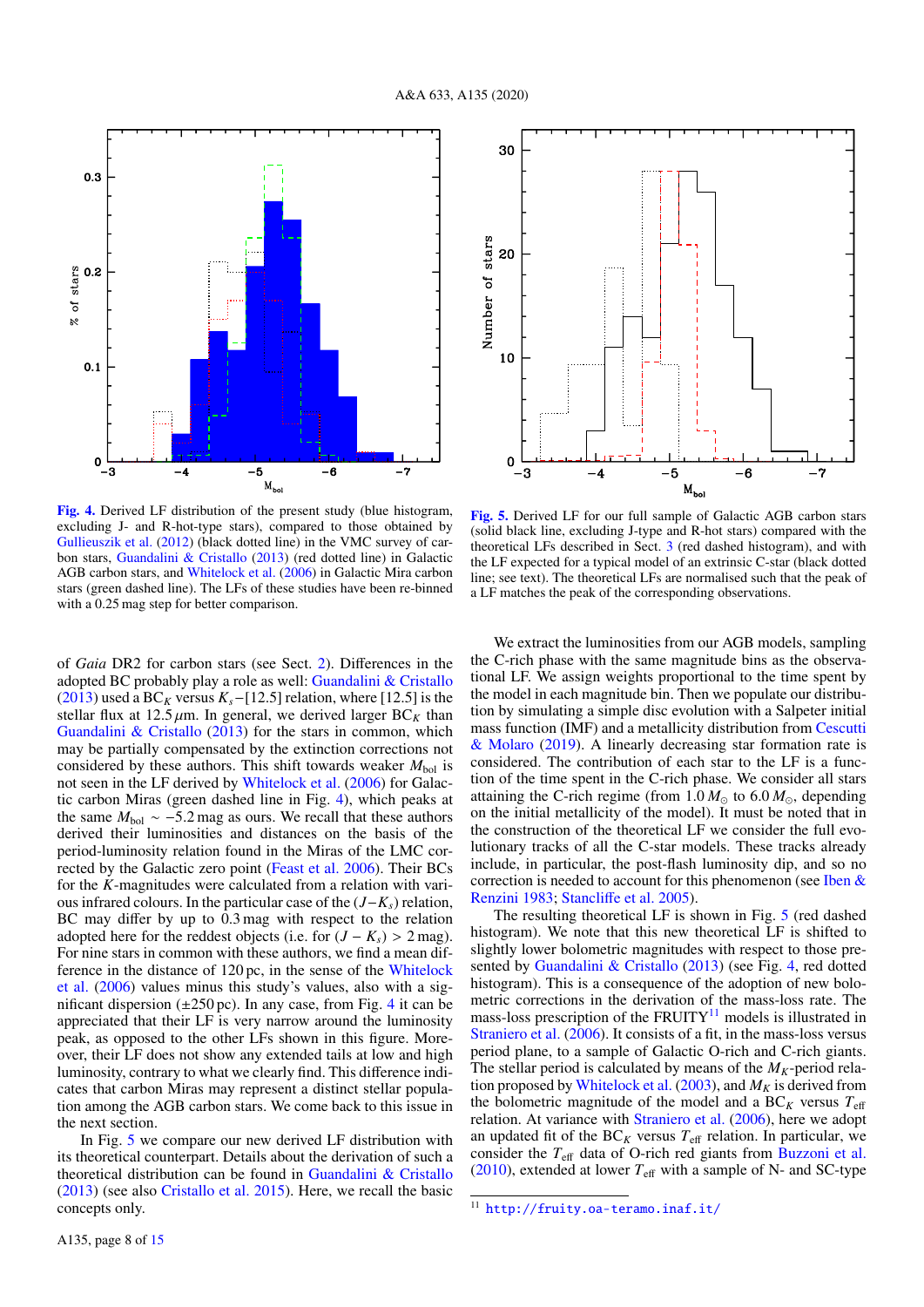

[Fig. 6.](https://dexter.edpsciences.org/applet.php?DOI=10.1051/0004-6361/201936831&pdf_id=6) Bolometric corrections as a function of the effective temperature. Data are from Buzzoni et al. (2010) (red squares) and this study (magenta circles). The new fit (black line) is compared with the one adopted by Straniero et al. (2006) (blue line). See text for details.

carbon stars from Abia & Wallerstein (1998) and Abia et al. (2002). Then, the bolometric corrections are obtained by means of the BC<sub>K</sub> versus  $(J - K)$  relation of Kerschbaum et al. (2010) (see above). The new and the previous relations are compared in Fig. 6. We note that for  $T_{\text{eff}} < 3500 \text{ K}$ , which correspond to the typical temperatures of the C-stars, the new bolometric corrections are lower, and hence the resulting  $M_K$  is higher. This occurrence implies a reduction of the mass-loss rate and, in turn, an increase in the C-star lifetime. As shown in Fig. 7, in the case of the  $2 M_{\odot}$  model with  $Z = Z_{\odot}$ , the duration of the C-rich phase increases  $(+84\%)$ , and the C/O ratio attains higher values (+18%). The new models experience a larger number of thermal pulses, and thus spend more time at the higher luminosities.

The peak of the present theoretical LF is in good agreement with the observed one. It is important to note that intermediate-mass models ( $M > 4 M_{\odot}$ ) show a greater sensitivity to the new mass-loss rate, even if in our theoretical framework they rarely attain the C-rich stage (the O-rich TP-AGB phase of a 5  $M_{\odot}$  model with  $Z = Z_{\odot}$  lasts 34% longer and the C/O ratio increases by 55%; see right panels of Fig. 7).

In spite of the good match of the central part of the LF, the theoretical prediction fails to reproduce both the low- and the high-luminosity tails of the observed LF. Interestingly, our theoretical LF agrees remarkably well with the LF of Galactic Mira carbon stars (green dashed histogram in Fig. 4). We suspect that this feature is a direct consequence of the fact that our mass-loss rate is calibrated on a Mira  $M_K$ -period relation (Whitelock et al. 2003). Different mass-loss prescription could be more appropriate for the irregular and semi-regular pulsators, which are the overwhelming majority in our sample, possibly making the brightest tail appear. It this context, we noted that Stancliffe et al. (2005) obtained a LF with an extended highluminosity tail by adopting the Vassiliadis & Wood (1993) massloss prescription. According to these authors, this prescription causes significant mass loss only when the estimated pulsation period exceeds 500 days, while a negligible mass loss is obtained



[Fig. 7.](https://dexter.edpsciences.org/applet.php?DOI=10.1051/0004-6361/201936831&pdf_id=7) Evolution of the C/O ratio (*upper panels*) and surface luminosity (*lower panels*) for models calculated with different mass-loss laws. See text for details.

during the major part of the AGB evolution. As a result, the carbon star phase is more easily attained in the more massive models, those populating the high-luminosity tails of the LF. In any case, the HBB should be inefficient in these stars, at least for those with mass  $M \leq 5 M_{\odot}$ , otherwise a C/O ratio well below unity would be maintained within the envelope. In other words, the observed existence of C-stars with  $-6.5 < M_{bol} < -5.5$ severely constrains the occurrence of the HBB in intermediatemass AGB stars<sup>12</sup>.

The low-luminosity tail is likely due to the contamination of our sample with extrinsic C-stars (i.e. stars that inherited their carbon enhancement from an already extinct carbon-rich AGB companion). Those extrinsic stars would approach the AGB phase already with  $C/O > 1$  or very close to unity. Having lower core masses, they would show lower luminosities<sup>13</sup>. This idea was already suggested by Izzard  $&$  Tout (2004) to explain the low-luminosity tail of carbon stars in the SMC. On this same basis, we ran an exploratory case by accreting material with  $C/O > 1$  on a 0.7  $M_{\odot}$  main-sequence star from a more massive  $(3 M_{\odot})$  AGB companion. After the accretion episode, the mass attained by the secondary star is  $1.0 M_{\odot}$ . In Fig. 5 we show the luminosity distribution of this model (dotted black curve), using as weight the time spent in each luminosity bin. As can be seen, the low-luminosity tail of the observed LF could be easily matched under the assumption that a fraction of these accreting stars become C-rich.

<sup>&</sup>lt;sup>12</sup> Although models show that the HBB ceases when the envelope mass is reduced to ∼1 *M* (see e.g. Karakas & Lattanzio 2014), the duration of the C-star phase would be too short to provide any sizeable contribution to the LF, but very bright C-stars indeed exist (e.g. IRAS04496–6958 in the LMC with *M*<sub>bol</sub> ∼ −6.8; van Loon et al. 1999; Trams et al. 1999).

At the beginning of the TP-AGB phase of low-mass solar metallicity models, the core mass is around  $0.55 M_{\odot}$ ; the models attain the C-rich phase when the core mass is around  $0.60 M_{\odot}$ .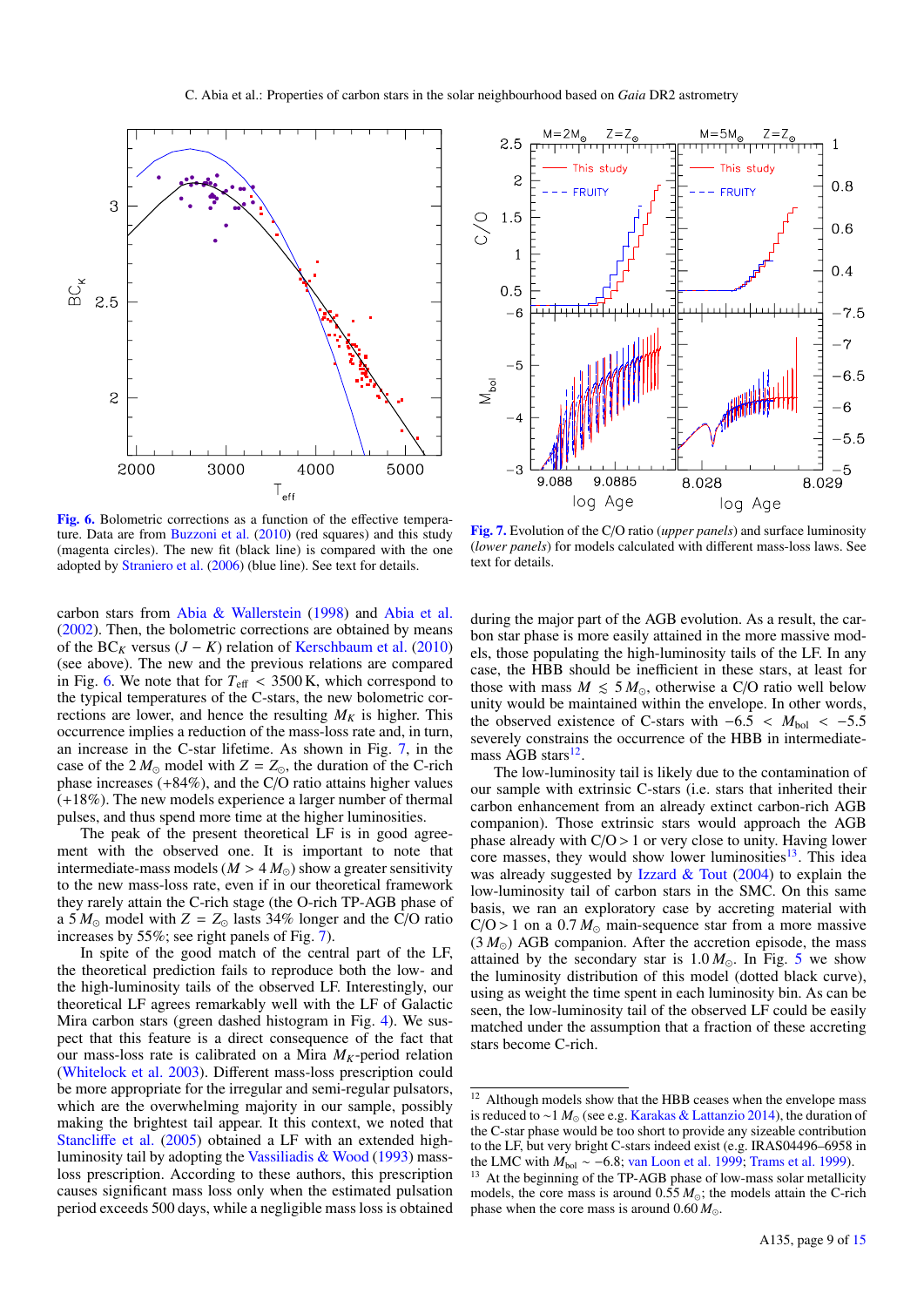

[Fig. 8.](https://dexter.edpsciences.org/applet.php?DOI=10.1051/0004-6361/201936831&pdf_id=8) Toomre diagram for the selected stars of the present study (colour-coding as in Fig. 2). Stars are plotted according to their membership probability (>80%) to belong to the thin disc (solid circles), thick disc (crosses), or halo (triangles) stellar population. Dashed lines indicate  $V_{\text{tot}}^2 = V_r^2 + V_Z^2 + (V_\theta - V_{\text{LSR}})^2 = 50, 100,$ <br>and 150 km s<sup>-1</sup>, respectively. Some stars with peculiar kinematics are labelled (see text).

#### **4. Kinematics**

Many studies prior to *Gaia* have shown that the major stellar structures identified in our Galaxy–the thin and thick discs and the halo–have distinct kinematic and chemical properties at least in the solar neighbourhood (e.g. Gilmore et al. 1989; Wyse & Gilmore 1995; Freeman & Bland-Hawthorn 2002; Bensby et al. 2003; Kordopatis et al. 2011; Ivezić et al. 2012; Recio-Blanco et al. 2014; Wojno et al. 2016). Therefore, the accurate kinematic properties of our sample stars, thanks to the *Gaia* DR2 astrometric data, provide an additional and valuable piece of information to fully characterise the stellar population of the different types of carbon stars.

To compute the Galactocentric positions and velocities, we used the line-of-sight distance estimates of Bailer-Jones et al. (2018), together with the RA, Dec, and proper motions of *Gaia* DR2 and our adopted line-of-sight velocities (*V*rad). Furthermore, we assumed the following parameters:  $(R_{\odot},$  $Z_{\odot}$ ) = (8.34, 0.025) kpc (Reid & Honma 2014), ( $U_{\odot}$ ,  $V_{\odot}$ ,  $W_{\odot}$ ) = (11.1, 12.24, 7.25) km s<sup>-1</sup> (Schönrich 2012) and  $V_{\rm LSR}$  = 240 km s<sup>-1</sup> (Reid & Honma 2014). The orbits were then com-240 km s<sup>-1</sup> (Reid & Honma 2014). The orbits were then computed using the *galpy* code of Bovy (2015) assuming an axisymmetric potential using the Staeckel approximation of Binney (2012).

The uncertainties on each of the derived parameters were estimated by adopting the standard deviation resulting from the propagation of 500 Monte Carlo realisations on the line-of-sight distances, proper motions, and radial velocities, hence from the consistent re-derivation of the positions, velocities, and orbits for each realisation. The final computed velocity components and the eccentricity of the orbits are reported in Table 1.

A Toomre diagram, which is a representation of the stars combining their vertical and radial kinetic energies as a function of their rotational energy, is shown in Fig. 8. As a rule of thumb, low-velocity stars (compared to the local standard of rest, LSR)

are likely to belong to the thin disc, high-velocity stars to the halo, and intermediate-velocity stars to the thick disc. For each star we computed the likelihood,  $L_i$ , to belong to each of the Galactic components (where *i* is associated with either the thin disc, the thick disc, or the halo) as

$$
L_i = \frac{1}{(2\pi)^{2/3} \sigma_r \sigma_\theta \sigma_z} \cdot \exp\left(-\frac{V_r^2}{2\sigma_r^2} - \frac{(V_\theta - V_i)^2}{2\sigma_\theta^2} - \frac{V_z^2}{2\sigma_z^2}\right),\tag{1}
$$

where  $\sigma_r$ ,  $\sigma_\theta$ ,  $\sigma_z$  are the assumed velocity dispersions of the components (we omitted the *i* subscript for visibility reasons) components (we omitted the *i* subscript for visibility reasons) and  $V_i$  is their mean rotational velocity (i.e.  $V_{\theta} - V_i$  estimates the lag compared to the LSP). The assumed values are adopted from lag compared to the LSR). The assumed values are adopted from Table 6 in Kordopatis et al. (2011). We then compute

$$
P_i = \frac{L_i}{\sum_{i=1}^3 L_i}.\tag{2}
$$

If  $P_i$  is greater than 80%, we assign to the considered star the membership of the *i*th component that scored this probability. According to this criterion stars are quoted with a 0, 1, and 2 in Table 1 depending on whether they belong to the thin disc, thick disc, and halo, respectively. We find that N-, SC-, and J-type carbon stars mostly belong to the thin disc, at a rate of 96%, 100%, and 94%, respectively. Two N-type stars (V CrB and RU Vir), both known to be Mira variables, also have typical thickdisc kinematics. Unlike RU Vir, where no metallicity information exists in the literature, V CrB has two measurements:  $[Fe/H] = -1.3$  derived by Abia et al. (2001) and  $[Fe/H] = -2.12$ reported by Kipper (1998). Such a large difference clearly illustrates the problems of the spectroscopic analysis for such cool and chemically complex stars. That said, whether it is <sup>−</sup>1.3 or <sup>−</sup>2.12, such a low metallicity for a C-rich Mira is unusual for Galactic stars, and this could suggest that V CrB is an extragalactic interloper (Feast et al. 2006). There are carbon stars in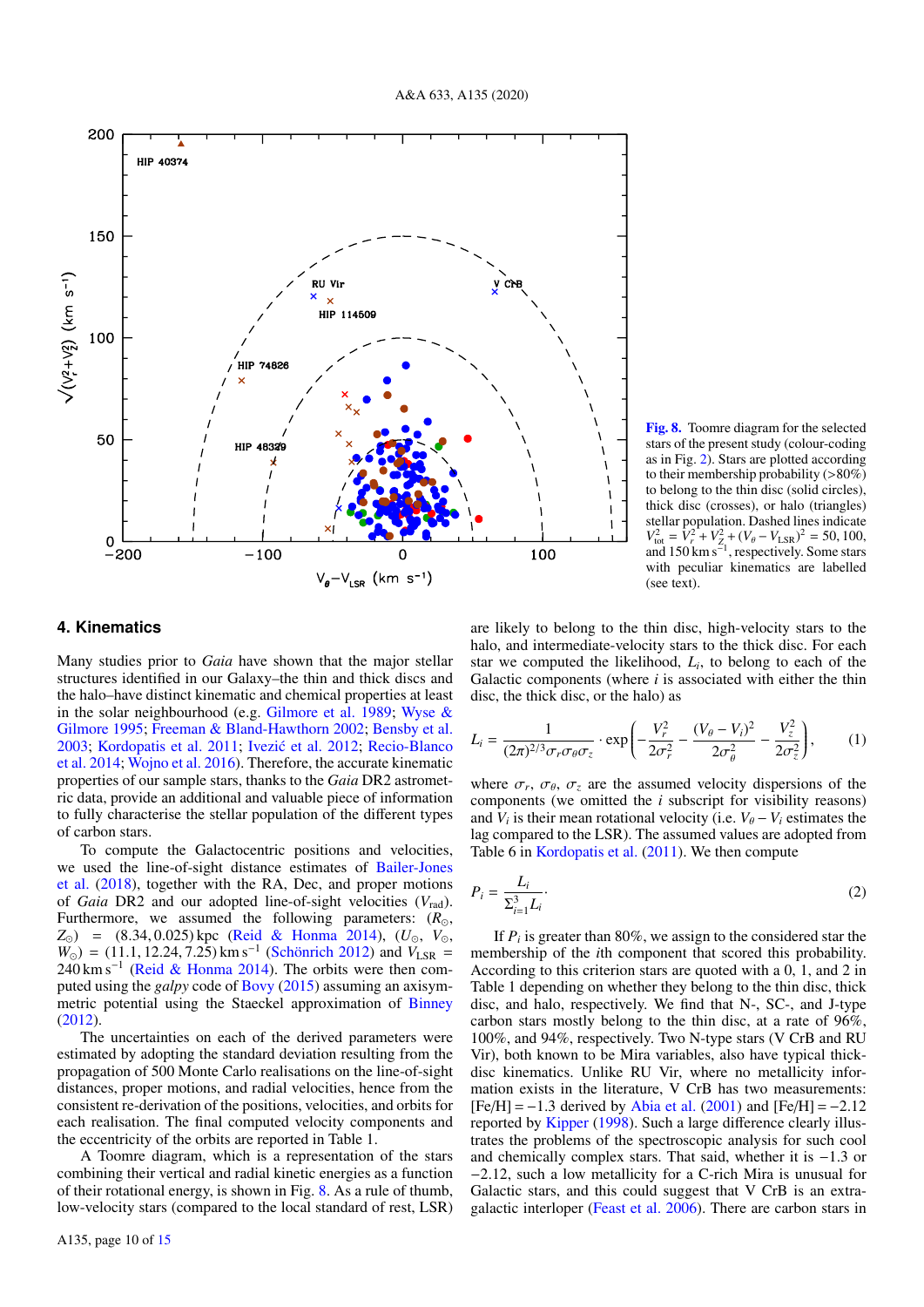

[Fig. 9.](https://dexter.edpsciences.org/applet.php?DOI=10.1051/0004-6361/201936831&pdf_id=9) *Top*: *Z*-coordinate above and below the Galactic plane vs. eccentricity. *Bottom*: estimated maximum *Z*-coordinate along the orbit vs. eccentricity. In the *bottom panel* the stars V CrB and HIP 40374 are located beyond the *Y*-axis limits, at  $|Z_{\text{max}}| = 4.4$  and 8.8 kpc, respectively. The horizontal dotted lines in both panels at *<sup>Z</sup>* ∼ ±0.3 indicate the commonly accepted scale height of the local thin disc. Colour-coding as in Fig. 2.

the Galactic halo that are likely to have an extragalactic origin and, at least in the Sagittarius dwarf galaxy, some of them are known to be Miras (Ibata et al. 2001; Whitelock et al. 1999; Mauron et al. 2014). The additional N-type star with probable thick disc membership (see Fig. 8 and Table 1) is V2309 Oph. However, there is no information in the literature about its metallicity. Boffin et al. (1993) found some Li enhancement in this star, log  $\epsilon$ (Li) ~ 1.0. The sole J-type star belonging to the thick disc (BM Gem, see Table 1 and Fig. 8) according to our criterion has a metallicity [Fe/H] <sup>∼</sup> <sup>+</sup>0.2 (Abia & Isern 2000), which we note is typical of thin disc stars.

As far as R-hot stars are concerned, ∼30% of them have a probability higher than 80% to belong to the thick disc, and one of them, HIP 40374, exhibits kinematics fully compatible with the halo ( $P_i = 100\%$ ). In fact, HIP 40374 is frequently considered in the literature as a halo CH-type star (Hartwick & Cowley 1985; Aoki & Tsuji 1997) showing a low <sup>12</sup>C/<sup>13</sup>C∼10, a very common chemical property in CH-type stars. HIP 74826 is very common chemical property in CH-type stars. HIP 74826 is slightly metal poor ( $[Fe/H] = -0.3$ , Zamora et al. 2009), which is compatible with a thick disc membership. At least six additional R-hot stars (some of them labelled in Fig. 8, see also Table 1) have kinematics compatible with the thick disc. Unfortunately, no information exists in the literature about their chemical composition. Since the  $V_z$  velocity component increases with the stellar age (e.g. Nordström et al. 2004), this figure reinforces our previous conclusion (see Sect. 2) that a significant part of the R-hot stars belong to an older (probably less massive) stellar population than the other types of carbon stars.

Figure 9 shows the location above or below the Galactic plane versus the eccentricity of the orbits for the different spectral types. Clearly, it is difficult to distinguish between the N-, SC-, and J-types in this diagram. Most of them have almost circular orbits ( $e \le 0.15$ ) and do not extend beyond  $|z| \ge 300$  pc from the Galactic plane, this value being the typical scale height of the thin disc (e.g. Jurić et al.  $2008$ ). Interestingly enough, SC- stars have eccentricities only within 0.1−0.2. This result,



[Fig. 10.](https://dexter.edpsciences.org/applet.php?DOI=10.1051/0004-6361/201936831&pdf_id=10) Velocity (radial, orbital, and vertical) diagrams for the sample stars. Orbital velocities refer to the local standard of rest,  $V_{\theta_{\text{R}}|_{\text{S}}}=$ 240 km s<sup>-1</sup>. Colour-coding as in Fig. 2. A few objects with peculiar kinematics are labelled.

if not related to small number statistics (we recall that we only have ten SC-stars), is difficult to explain otherwise. Considering that the vertical velocity of these stars is relatively low (see also Fig. 10), the fact that we do not find low-eccentricity SC stars could imply that their orbits have been affected by Lindblad resonances with the spiral arms (e.g. Sellwood 2014, and references therein). However, in such a scenario, it would be puzzling why the other carbon stars in our sample have not been affected in a similar fashion. On the other hand, R-hot stars deviate again from the above trend: They have on average a higher eccentricity ( $\langle e \rangle$ ,  $\sigma$ ) = (0.17, 0.10) than the other types of carbon stars; (0.10, <sup>0</sup>.07), (0.13, <sup>0</sup>.10), (0.10, <sup>0</sup>.08) for N-, SC- and J-types, respectively. Furthermore,  $13 (3.6)^{14}$  of these R-hot stars out 35 are located above |*z*| ∼ 500 pc as opposed to 4 (2) stars out 144 for N-types, and zero out 10 and 21 for both SC- and J-types, respectively. In fact, a similar fit to the |*z*| distribution above the Galactic plane as already performed for N-type stars (see Sect. 2) gives a scale height  $z_0 \approx 450$  pc. Some stars with extreme orbits are also indicated in Figs. 9 and 10. Note that, as expected, these stars are the same as those labelled in Fig. 8 (Table 1) with a possible thick disc membership. Similar conclusions can be drawn from Fig. 10, which illustrates the relationship between the different velocity components: no clear distinction can be noticed between the different carbon star types with velocities typical of the thin disc stars, whereas the R-hot stars show again more *heated V<sup>r</sup>* and *V<sup>z</sup>* distributions.

# **5. Characterisation of carbon stars with the Gaia-2MASS diagram**

Recently, Lebzelter et al. (2018), using the *Gaia* DR2 LPV candidates in the Large Magellanic Cloud, showed that an optimal

<sup>&</sup>lt;sup>14</sup> The number within the parenthesis indicates the possible deviation The number within the parenthesis indicates the possible deform this figure obtained as  $\sqrt{N}$ , where *N* is the number of stars.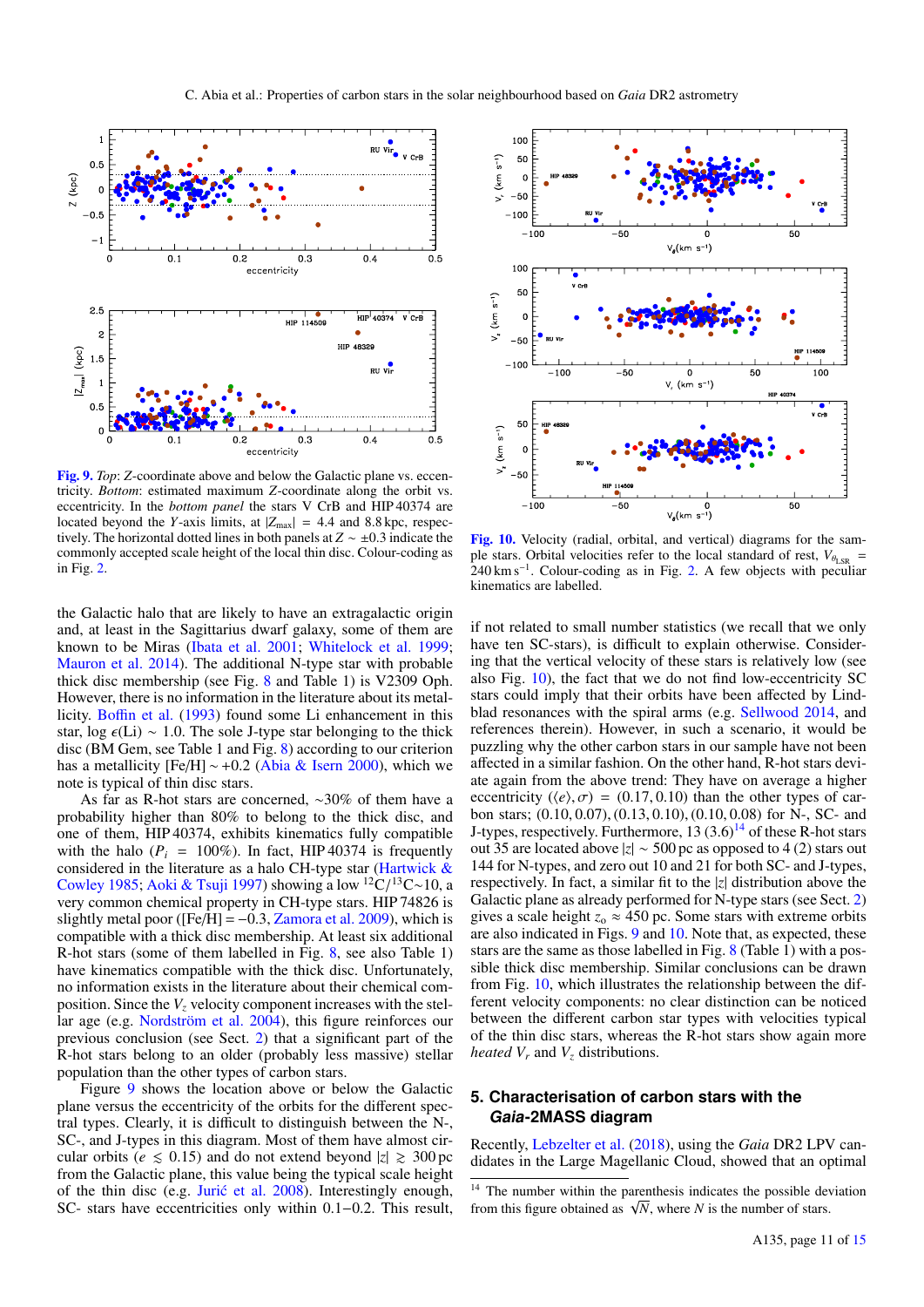combination of visual and infrared photometry allows the identification of subgroups of AGB stars according to their mass and chemistry (i.e. C- and O-rich AGB stars). These authors adopted a particular combination of *Gaia* and IR photometry, leading to the infrared Wesenheit function defined as  $W_{\text{RP,BP-RP}} - W_{K_s,J-K_s}$ <br>with with

$$
W_{\rm RP,BP-RP} = G_{\rm RP} - 1.3(G_{\rm BP} - G_{\rm RP})
$$
\n(3)

and

$$
W_{K_s,J-K_s} = K_s - 0.686(J - K_s),
$$
\n(4)

where  $G_{BP}$  and  $G_{RP}$  are the *Gaia* magnitudes in the blue and the red band, respectively. In the *Gaia*-2MASS diagram, which plots the  $K_s$ -absolute magnitude versus  $W_{RP, BP-RP} - W_{K_s, J-K_s}$ , the C-<br>and O rich AGB stars populate different regions, which allows us and O-rich AGB stars populate different regions, which allows us to easily identify them as long as their distances are known. Furthermore, with the help of synthetic population models (Girardi et al. 2005; Marigo et al. 2017), Lebzelter et al. (2018) show that this diagram also allows the distinction between low-mass, intermediate-mass, and massive O-rich AGB stars as well as super giants and extreme C-rich AGB stars, the specific stellar mass range in each of these groups depending on the stellar metallicity (see Lebzelter et al. 2018, for details). The named extreme C-rich stars concerns very red objects with large (*J*−*Ks*) and high mass-loss rates. Recently, Mowlavi et al. (2019) have extended this analysis to the Small Magellanic Cloud and the Galactic LPVs from the full *Gaia* DR2 archive, showing the power of this diagram in the study of populations harbouring AGB stars. In particular, they found some interesting features in the diagram emerging from the different metallicities in these three stellar systems.

The distribution in the *Gaia*-2MASS diagram of our sample stars is shown in Fig. 11. For comparison purposes, we have added to the sample a few Galactic O-rich AGB stars (black filled circles, see Sect. 2 and Table 1) presumably of intermediate mass ( $\geq 3-4 M_{\odot}$ ) according to García-Hernández et al. (2007), fulfilling our parallax quality criterion (see Sect. 2). Dashed lines delimit the regions of different stellar masses identified by Lebzelter et al. (2018) (see their Table 1) for the LPV objects in the LMC, according to the synthetic population models by Marigo et al. (2017). We adopt the same areas here, but we have re-scaled them to the absolute magnitude *K<sup>s</sup>* , assuming that the distance modulus of the LMC is 18.49 (Alves 2004). We note that some differences may exists in these limits when taking into account the difference in metallicity between the main stellar population of the LMC ( $[Fe/H] \sim -0.3$ ) and our Galactic stars ( $[Fe/H] \sim 0.0$ ), but we do not expect them to be significant. Nevertheless, Mowlavi et al. (2019) find that this difference is indeed observed at the limit separating O-rich and C-rich objects in the *Gaia*-2MASS diagram (continuous line in Fig. 11) depending on the average metallicity of the stellar population under study. This border is shown to be shifted to slightly larger  $W_{\text{RP,BP-RP}} - W_{K_s,J-K_s}$  values with increasing aver-<br>age metallicity. According to these authors, this limit would be age metallicity. According to these authors, this limit would be around  $W_{RP,BP-RP} - W_{K_s,J-K_s} \approx 0.9$  mag for Galactic LPVs, as<br>has been set in Fig. 11. Moreover, due to the higher metallicity of has been set in Fig. 11. Moreover, due to the higher metallicity of the Galactic LPVs, the line delimiting C-rich and extremely Crich objects ( $W_{RP,BP-RP} - W_{K_s,J-K_s} \approx 1.7$  mag, in Fig. 11) should<br>probably be slightly shifted to lower  $W_{PP,P,P} - W_{K,J,K}$  valprobably be slightly shifted to lower  $W_{RP, BP-RP} - W_{K_s, J-K_s}$  val-<br>was because the mass loss rate is expected to be favoured for ues because the mass-loss rate is expected to be favoured for higher metallicities; in Galactic AGB carbon stars, higher massloss rates would appear earlier (lower  $(J - K_s)$  value) during the AGB phase with respect to those in the MCs.

A135, page 12 of 15

Figure 11 also shows that the *Gaia*-2MASS can be used not only to separate O-rich from C-rich objects, but also to identify the different types of carbon stars. N-type stars (blue circles) clearly occupy the whole C-rich region, while the J-type stars (red dots) are located in the same region, but have been shifted a bit to fainter  $M_{K_s}$ , as discussed in Sect. 3. Remarkably, most of the SC-type stars (green circles), which are characterised by a C/O value very close to unity, are clearly located at the border between O-rich and C-rich objects. The R-hot stars occupy a different region in the RGB and/or faint AGB area compared to the other carbon star spectral types<sup>15</sup>. Moreover, a considerable number of N-type stars are located in the extreme C-rich zone. According to Lebzelter et al. (2018), these stars would have higher mass-loss rates and, preferably, higher C/O ratios. However, for the stars in our sample with a derived mass-loss rate and a C/O ratio in the literature, we have not found any correlation with the increasing  $W_{\text{RP,BP-RP}} - W_{K_s,J-K_s}$  value. Nev-<br>ertheless the N type stars CW Leo and IV Hyg (initially in ertheless, the N-type stars CW Leo and IY Hya (initially in our sample, but excluded because of their parallax uncertainty), which are known to be extremely red objects with huge massloss rates ( $\ge 10^{-5}$  *M*<sub>o</sub> yr<sup>-1</sup>), are indeed located in this region with  $W_{\text{RP,BP-RP}} - W_{K_s,J-K_s} > 4$  mag. Clearly, larger and more complete stellar samples are needed to draw a firm conclusion stellar samples are needed to draw a firm conclusion.

The N-type stars TX Psc and V Hya (see Fig. 11) are clearly outside their expected location. Both stars are relatively wellstudied carbon stars. The average C/O ratio derived in TX Psc is 1.07 (Klotz et al. 2013), which has been interpreted as evidence of a recent transition from an oxygen-rich to a carbon-rich atmosphere, making TX Psc a relatively "fresh" carbon star. Brunner et al. (2019) have also recently detected an elliptical detached molecular shell around this star and speculate about the possibility of a recent (or a few) TDU episode that transformed it into a C-rich object. Thus, it could be that TX Psc recently became a carbon star and is actually moving rapidly towards the right of the *Gaia*-2MASS diagram; we have just "caught" it during this move<sup>16</sup>. V Hya shows evidence of high-velocity, collimated outflows and dense equatorial structures. It is considered as a transition object from an AGB star towards an aspherical planetary nebula (Scibelli et al. 2019). The observed circumstellar structures are also compatible with the existence of a binary companion in an eccentric orbit (Sahai et al. 2016). The impact of the presence of circumstellar structures and binarity on the location of carbon stars in the *Gaia*-2MASS is beyond the scope of the present study, but the cases of TX Psc and V Hya are quite promising for the use of this diagram, also as a tool to identify "peculiar" AGB stars.

Finally, the few O-rich AGB stars in Fig. 11 are located where they were expected to be. Nevertheless, several studies (García-Hernández et al. 2006, 2007; Pérez-Mesa et al. 2017) point out that some of these stars are intermediate-mass rather than low-mass O-rich AGB stars (i.e. they should be found in Fig. 11 at larger  $W_{\text{RP,BP-RP}} - W_{K_s,J-K_s}$  values and brighter  $K$  luminosity). They show strong I i lines and enhanced Ph  $K_s$ -luminosity). They show strong Li lines and enhanced Rb abundances, which are expected in intermediate-mass ( $\geq 3-4$  *M*<sub>☉</sub>) AGB stars experiencing HBB. Obviously, the small number of

<sup>&</sup>lt;sup>15</sup> We checked that other carbon enriched objects (but not necessarily showing  $C/O > 1$  in their atmosphere) such as CH, Ba, and CEMP stars are also located in this region.

<sup>&</sup>lt;sup>16</sup> TX Psc is suspected to be a binary star; it is the brightest N-type star in our sample  $(G = 3.72 \text{ mag})$ . Such a bright *G*-magnitude may be affected by saturation problems that could occur for the brightest *Gaia* DR2 targets, also affecting the determination of the parallax (Drimmel et al. 2019). These two factors may therefore affect its  $W_{\text{RP,BP-RP}} - W_{K_s,J-K_s}$  value.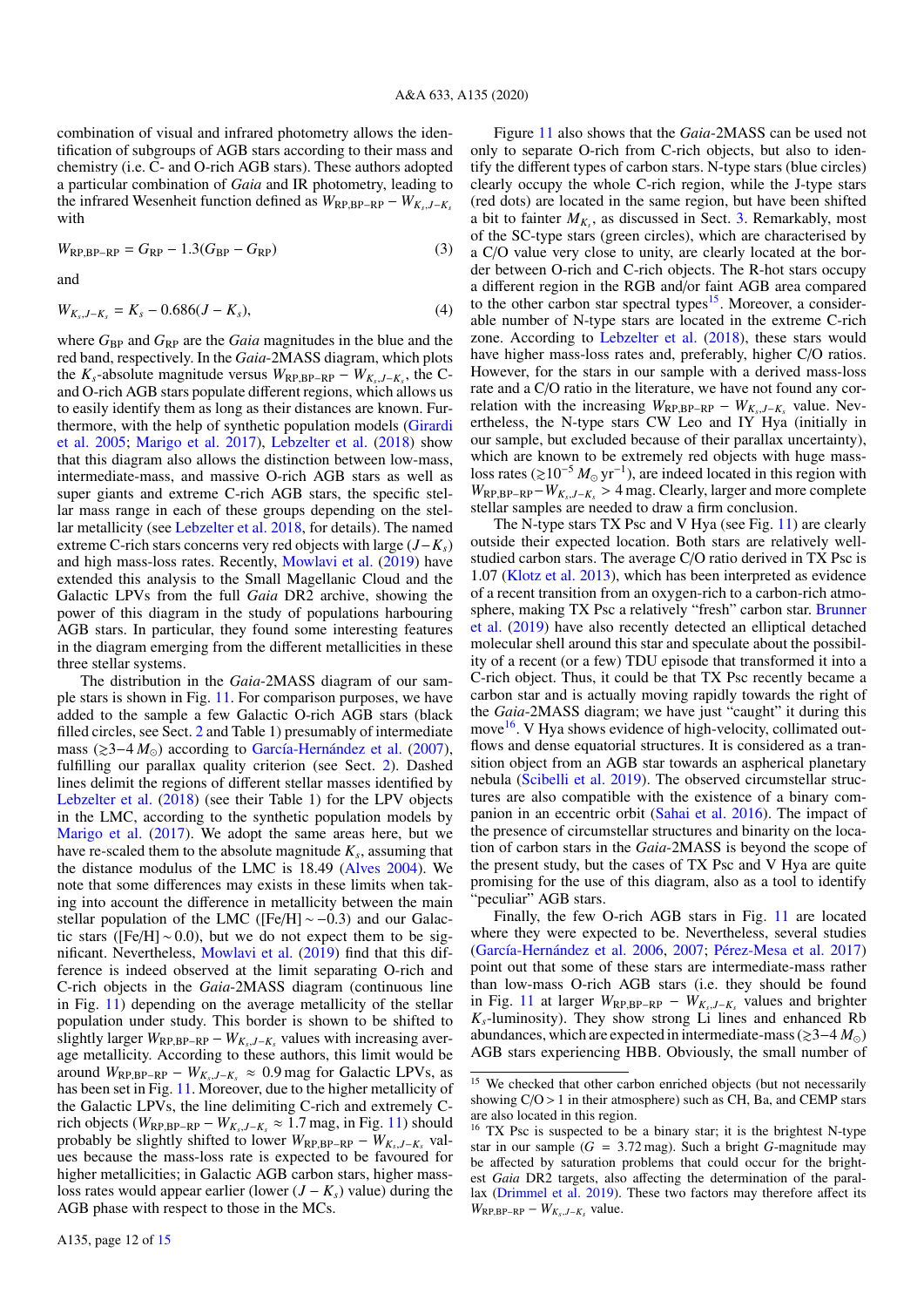

O-rich objects in Fig. 11 prevents us from drawing any definitive conclusions.

## **6. Summary**

In this study, we have analysed the *Gaia* DR2 data for a sample of 210 luminous red giant carbon stars of N, SC, J, and R-hot spectral types belonging to the solar neighbourhood and fulfilling the criterion  $\epsilon(\varpi)/\varpi \leq 0.2$ , in order to derive accurate luminosities and kinematic properties. The sample contains variable stars of Mira, irregular, and semi-regular types. Our conclusions can potentially be affected by the accuracy of the distance estimation from *Gaia* DR2 data and the limited statistics in the case of the SC- and J-type stars. They can be summarised as follows:

We have shown that carbon stars of types N, SC, and J are distributed homogeneously and in a similar way within <sup>∼</sup>1.5 kpc of the Sun. A simple exponential fit to the distance from the Galactic plane results in a scale height  $z_0 \approx 180$  pc, in agreement with previous determinations. This scale height is compatible with a mass  $1.5-1.8 M_{\odot}$  for the progenitors of AGB carbon stars at solar metallicity, also in agreement with theoretical expectations. In contrast, we confirm that R-hot stars extend further above or below the Galactic plane, which indicates a lower mass and older population for them.

Carbon stars of N and SC types are well represented by a population having a Gaussian distribution of absolute magnitudes such that  $(M_{bol}, \sigma_o) = (-5.09, 0.58)$ . Our derived bolometric luminosity function shows two tails at fainter and brighter

[Fig. 11.](https://dexter.edpsciences.org/applet.php?DOI=10.1051/0004-6361/201936831&pdf_id=11) *Gaia*-2MASS diagram for our sample stars. The curved line delineates the theoretical limit between O-rich (left of the line) and C-rich AGB stars (right of the line). Dashed lines separate subgroups of stars as indicated in the figure. Possible outlier stars are labelled (see text). We have used open blue circles for N-type stars for clarity. Colour code as in Fig. 2 (see text). The uncertainty in  $M_{K_s}$ is  $\pm 0.25$  mag typically.

luminosities that are more extended than previously found. This luminosity function contrasts with the much narrower one derived in Galactic Mira carbon stars (Whitelock et al. 2006), which would constrain this variable type of carbon star to a mass range around ∼2 *M*. The derived LF implies that Galactic AGB carbon stars may reach up to  $M_{bol} \sim -6.0$  mag, a value similar to that found in the Magellanic Clouds. We show that the fainter tail can be understood by considering a contribution of extrinsic low-mass ( $M \le 1$   $M_{\odot}$ ) carbon stars, while the brighter tail would imply that a non-negligible fraction of stars with initial masses up to  $5 M_{\odot}$  may become carbon stars during the AGB phase. This would increase the lower mass limit for the occurrence of the HBB to this value, which is in some tension with the extant theoretical models.

Stars of J type are clearly fainter than the N and SC types by about half a magnitude both in  $M_{bol}$  and  $M_K$ . This is the first time that this figure is clearly shown on an accurate observational basis. This result, together with their very different chemical patterns, confirms that these objects have a different origin, that is still unknown.

We find that R-hot stars have an average  $\langle M_K \rangle = -2.54 \pm 10^{-10}$ <sup>1</sup>.53 mag, which places these stars in the upper part of the RGB. This is about half a magnitude brighter than the value found by Knapp et al. (2001) on the basis of Hipparcos parallaxes. This makes it unlikely for these stars to be red-clump objects and the progenitors of J-type stars, as previously suggested.

Our kinematic study shows that the overwhelming majority of the N-, SC-, and J-type stars belong to the thin disc population.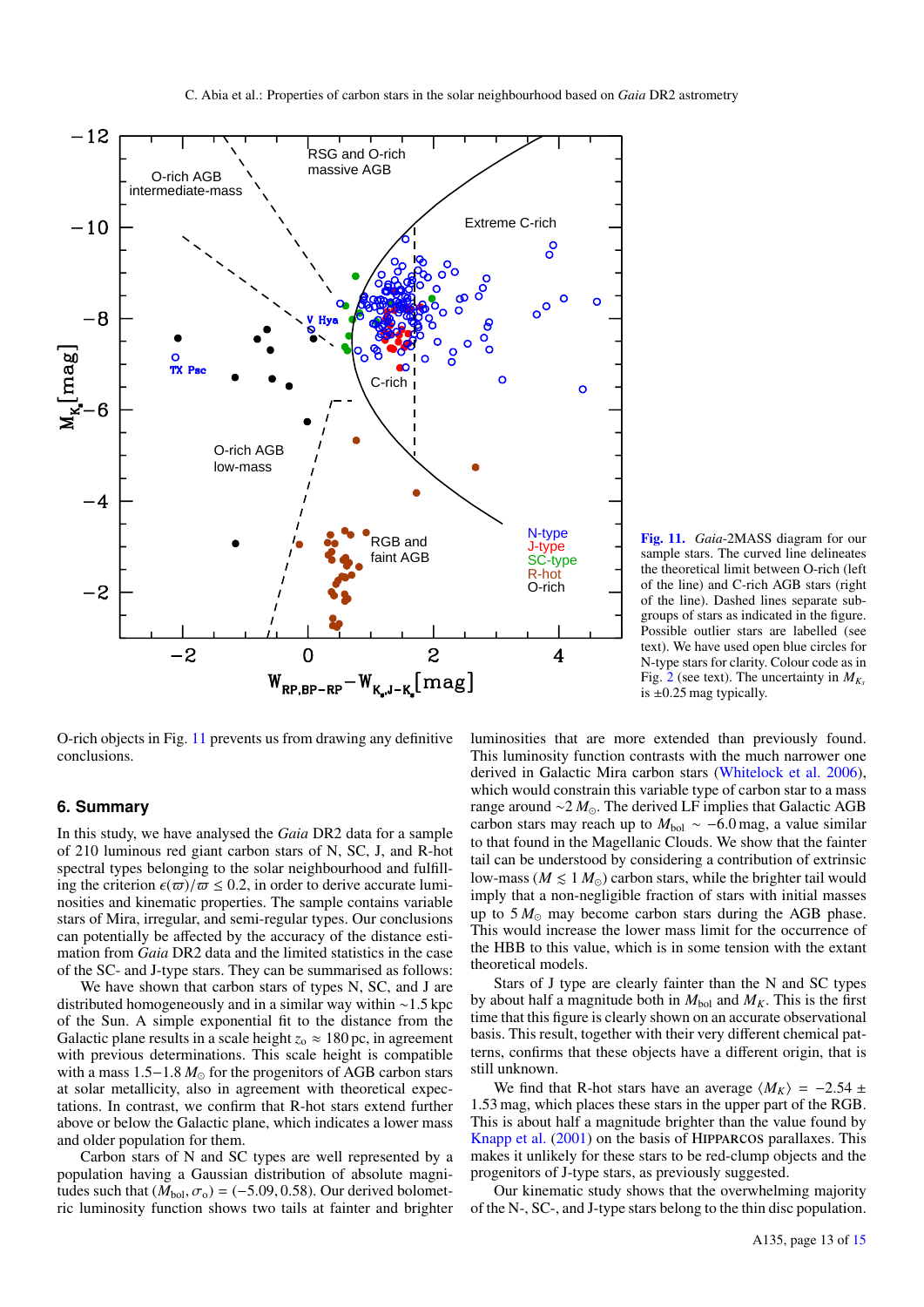To the contrary, a significant fraction (∼30%) of the R-hot stars have kinematics typical of the thick disc, which points towards lower masses and older ages for these objects with respect to the other carbon star types.

Finally, we have shown the potential of the *Gaia*-2MASS diagram recently used for the LPVs in the Large Magellanic Cloud to identify the different types of carbon stars, which opens an amazing opportunity to identify them in any stellar system as far as accurate distances are known.

*Acknowledgements.* This work has been partially supported by the Spanish grants AYA2015-63588-P and PGC2018-095317-B-C21 within the European Funds for Regional Development (FEDER) and by the "Programme National de Physique Stellaire" (PNPS) of CNRS/INSU co-funded by CEA and CNES. It has made use of data from the European Space Agency (ESA) mission *Gaia* (<https://www.cosmos.esa.int/gaia>), processed by the *Gaia* Data Processing and Analysis Consortium (DPAC, [https://www.cosmos.esa.int/](https://www.cosmos.esa.int/web/gaia/dpac/consortium) [web/gaia/dpac/consortium](https://www.cosmos.esa.int/web/gaia/dpac/consortium)). Funding for the DPAC has been provided by national institutions, in particular the institutions participating in the *Gaia* Multilateral Agreement. This research has also made use of the SIMBAD database, operated at CDS, Strasbourg, France. The authors would like to thank the referee, J. T. van Loon, for the careful reading of the manuscript and useful comments and suggestions.

#### **References**

- Abia, C., & Isern, J. 2000, [ApJ, 536, 438](http://linker.aanda.org/10.1051/0004-6361/201936831/1)
- Abia, C., & Wallerstein, G. 1998, [MNRAS, 293, 89](http://linker.aanda.org/10.1051/0004-6361/201936831/2)
- Abia, C., Boffin, H. M. J., Isern, J., & Rebolo, R. 1993, [A&A, 272, 455](http://linker.aanda.org/10.1051/0004-6361/201936831/3)
- Abia, C., Pavlenko, Y., & de Laverny, P. 1999, [A&A, 351, 273](http://linker.aanda.org/10.1051/0004-6361/201936831/4)
- Abia, C., Busso, M., Gallino, R., et al. 2001, [ApJ, 559, 1117](http://linker.aanda.org/10.1051/0004-6361/201936831/5)
- Abia, C., Domínguez, I., Gallino, R., et al. 2002, [ApJ, 579, 817](http://linker.aanda.org/10.1051/0004-6361/201936831/6)
- Abia, C., Domínguez, I., Gallino, R., et al. 2003, [PASA, 20, 314](http://linker.aanda.org/10.1051/0004-6361/201936831/7)
- Abia, C., Cunha, K., Cristallo, S., & de Laverny, P. 2015, [A&A, 581, A88](http://linker.aanda.org/10.1051/0004-6361/201936831/8)
- Abia, C., Straniero, O., & Ventura, P. 2017a, [Mem. Soc. Astron. It., 88, 360](http://linker.aanda.org/10.1051/0004-6361/201936831/9)
- Abia, C., Hedrosa, R. P., Domínguez, I., & Straniero, O. 2017b, [A&A, 599, A39](http://linker.aanda.org/10.1051/0004-6361/201936831/10) Abia, C., Cristallo, S., Cunha, K., de Laverny, P., & Smith, V. V. 2019, [A&A,](http://linker.aanda.org/10.1051/0004-6361/201936831/11)
- [625, A40](http://linker.aanda.org/10.1051/0004-6361/201936831/11)
- Alves, D. R. 2000, [ApJ, 539, 732](http://linker.aanda.org/10.1051/0004-6361/201936831/12)
- Alves, D. R. 2004, [New Astron. Rev., 48, 659](http://linker.aanda.org/10.1051/0004-6361/201936831/13)
- Aoki, W., & Tsuji, T. 1997, [A&A, 317, 845](http://linker.aanda.org/10.1051/0004-6361/201936831/14)
- Arenou, F., Grenon, M., & Gomez, A. 1992, [A&A, 258, 104](http://linker.aanda.org/10.1051/0004-6361/201936831/15)
- Bailer-Jones, C. A. L., Rybizki, J., Fouesneau, M., Mantelet, G., & Andrae, R. 2018, [AJ, 156, 58](http://linker.aanda.org/10.1051/0004-6361/201936831/16)
- Barnbaum, C., Stone, R. P. S., & Keenan, P. C. 1996, [ApJS, 105, 419](http://linker.aanda.org/10.1051/0004-6361/201936831/17)
- Bensby, T., Feltzing, S., & Lundström, I. 2003, [A&A, 410, 527](http://linker.aanda.org/10.1051/0004-6361/201936831/18)
- Bergeat, J., Knapik, A., & Rutily, B. 2001, [A&A, 369, 178](http://linker.aanda.org/10.1051/0004-6361/201936831/19)
- Bergeat, J., Knapik, A., & Rutily, B. 2002, [A&A, 390, 967](http://linker.aanda.org/10.1051/0004-6361/201936831/20)
- Bessell, M. S., & Wood, P. R. 1984, [PASP, 96, 247](http://linker.aanda.org/10.1051/0004-6361/201936831/21)
- Bessell, M. S., Castelli, F., & Plez, B. 1998, [A&A, 333, 231](http://linker.aanda.org/10.1051/0004-6361/201936831/22)
- Binney, J. 2012, [MNRAS, 426, 1328](http://linker.aanda.org/10.1051/0004-6361/201936831/23)
- Boffin, H. M. J., Abia, C., Isern, J., & Rebolo, R. 1993, [A&AS, 102, 361](http://linker.aanda.org/10.1051/0004-6361/201936831/24) Bovy, J. 2015, [ApJS, 216, 29](http://linker.aanda.org/10.1051/0004-6361/201936831/25)
- Boyer, M. L., Girardi, L., Marigo, P., et al. 2013, [ApJ, 774, 83](http://linker.aanda.org/10.1051/0004-6361/201936831/26)
- Brunner, M., Mecina, M., Maercker, M., et al. 2019, [A&A, 621, A50](http://linker.aanda.org/10.1051/0004-6361/201936831/27)
- Busso, M., Gallino, R., Lambert, D. L., Raiteri, C. M., & Smith, V. V. 1992, [ApJ,](http://linker.aanda.org/10.1051/0004-6361/201936831/28) [399, 218](http://linker.aanda.org/10.1051/0004-6361/201936831/28)
- Buzzoni, A., Patelli, L., Bellazzini, M., Pecci, F. F., & Oliva, E. 2010, [MNRAS,](http://linker.aanda.org/10.1051/0004-6361/201936831/29) [403, 1592](http://linker.aanda.org/10.1051/0004-6361/201936831/29)
- Capozzi, D., Maraston, C., Daddi, E., et al. 2016, [MNRAS, 456, 790](http://linker.aanda.org/10.1051/0004-6361/201936831/30)
- Castellani, V., Degl'Innocenti, S., Girardi, L., et al. 2000, [A&A, 354, 150](http://linker.aanda.org/10.1051/0004-6361/201936831/31)
- Catchpole, R. M., & Feast, M. W. 1971, [MNRAS, 154, 197](http://linker.aanda.org/10.1051/0004-6361/201936831/32)
- Cescutti, G., & Molaro, P. 2019, [MNRAS, 482, 4372](http://linker.aanda.org/10.1051/0004-6361/201936831/33)
- Chiavassa, A., Freytag, B., & Schultheis, M. 2018, [A&A, 617, L1](http://linker.aanda.org/10.1051/0004-6361/201936831/34)
- Claussen, M. J., Kleinmann, S. G., Joyce, R. R., & Jura, M. 1987, [ApJS, 65, 385](http://linker.aanda.org/10.1051/0004-6361/201936831/35) Cole, A. A., & Weinberg, M. D. 2002, [ApJ, 574, L43](http://linker.aanda.org/10.1051/0004-6361/201936831/36)
- Costa, E., & Frogel, J. A. 1996, [AJ, 112, 2607](http://linker.aanda.org/10.1051/0004-6361/201936831/37)
- Cristallo, S., Piersanti, L., Straniero, O., et al. 2011, [ApJS, 197, 17](http://linker.aanda.org/10.1051/0004-6361/201936831/38)
- Cristallo, S., Straniero, O., Piersanti, L., & Gobrecht, D. 2015, [ApJS, 219, 40](http://linker.aanda.org/10.1051/0004-6361/201936831/39)
- Cutri, R. M., Skrutskie, M. F., van Dyk, S., et al. 2003, [VizieR Online Data](http://linker.aanda.org/10.1051/0004-6361/201936831/40) [Catalog: II](http://linker.aanda.org/10.1051/0004-6361/201936831/40)/246
- Deroo, P., van Winckel, H., Verhoelst, T., et al. 2007, [A&A, 467, 1093](http://linker.aanda.org/10.1051/0004-6361/201936831/41)
- Dominy, J. F. 1984, [ApJS, 55, 27](http://linker.aanda.org/10.1051/0004-6361/201936831/42)
- Dove, J. B., & Thronson, Jr., H. A. 1993, [ApJ, 411, 632](http://linker.aanda.org/10.1051/0004-6361/201936831/43)

A135, page 14 of 15

- Drimmel, R., Bucciarelli, B., & Inno, L. 2019, [Res. Notes Am. Astron. Soc., 3,](http://linker.aanda.org/10.1051/0004-6361/201936831/44) [79](http://linker.aanda.org/10.1051/0004-6361/201936831/44)
- Feast, M. W., Whitelock, P. A., & Menzies, J. W. 2006, [MNRAS, 369, 791](http://linker.aanda.org/10.1051/0004-6361/201936831/45)
- Freeman, K., & Bland-Hawthorn, J. 2002, [ARA&A, 40, 487](http://linker.aanda.org/10.1051/0004-6361/201936831/46)
- Frogel, J. A., Persson, S. E., & Cohen, J. G. 1980, [ApJ, 239, 495](http://linker.aanda.org/10.1051/0004-6361/201936831/47)
- Frost, C. A., Cannon, R. C., Lattanzio, J. C., Wood, P. R., & Forestini, M. 1998, [A&A, 332, L17](http://linker.aanda.org/10.1051/0004-6361/201936831/48)
- Gaia Collaboration (Helmi, A., et al.) 2018, [VizieR Online Data Catalog: 361](http://linker.aanda.org/10.1051/0004-6361/201936831/49)
- García-Hernández, D. A., García-Lario, P., Plez, B., et al. 2006, [Science, 314,](http://linker.aanda.org/10.1051/0004-6361/201936831/50) [1751](http://linker.aanda.org/10.1051/0004-6361/201936831/50)
- García-Hernández, D. A., García-Lario, P., Plez, B., et al. 2007, [A&A, 462, 711](http://linker.aanda.org/10.1051/0004-6361/201936831/51)
- Gilmore, G., Wyse, R. F. G., & Kuijken, K. 1989, [ARA&A, 27, 555](http://linker.aanda.org/10.1051/0004-6361/201936831/52)
- Girardi, L., Groenewegen, M. A. T., Hatziminaoglou, E., & da Costa, L. 2005, [A&A, 436, 895](http://linker.aanda.org/10.1051/0004-6361/201936831/53)
- Gontcharov, G. A. 2006, [Astron. Lett., 32, 759](http://linker.aanda.org/10.1051/0004-6361/201936831/54)
- Groenewegen, M. A. T., de Jong, T., van der Bliek, N. S., Slijkhuis, S., & Willems, F. J. 1992, [A&A, 253, 150](http://linker.aanda.org/10.1051/0004-6361/201936831/55)
- Groenewegen, M. A. T., Wood, P. R., Sloan, G. C., et al. 2007, [MNRAS, 376,](http://linker.aanda.org/10.1051/0004-6361/201936831/56) [313](http://linker.aanda.org/10.1051/0004-6361/201936831/56)
- Guandalini, R., & Cristallo, S. 2013, [A&A, 555, A120](http://linker.aanda.org/10.1051/0004-6361/201936831/57)
- Gullieuszik, M., Groenewegen, M. A. T., Cioni, M.-R. L., et al. 2012, [A&A, 537,](http://linker.aanda.org/10.1051/0004-6361/201936831/58) [A105](http://linker.aanda.org/10.1051/0004-6361/201936831/58)
- Hartwick, F. D. A., & Cowley, A. P. 1985, [AJ, 90, 2244](http://linker.aanda.org/10.1051/0004-6361/201936831/59)
- Houdashelt, M. L., Bell, R. A., & Sweigart, A. V. 2000, [AJ, 119, 1448](http://linker.aanda.org/10.1051/0004-6361/201936831/60)
- Ibata, R., Lewis, G. F., Irwin, M., Totten, E., & Quinn, T. 2001, [ApJ, 551, 294](http://linker.aanda.org/10.1051/0004-6361/201936831/61)
- Iben, Jr., I., & Renzini, A. 1983, [ARA&A, 21, 271](http://linker.aanda.org/10.1051/0004-6361/201936831/62)
- Ivezić, Ž., Beers, T. C., & Jurić, M. 2012, [ARA&A, 50, 251](http://linker.aanda.org/10.1051/0004-6361/201936831/63)
- Izzard, R. G., & Tout, C. A. 2004, [MNRAS, 350, L1](http://linker.aanda.org/10.1051/0004-6361/201936831/64)
- Izzard, R. G., Jeffery, C. S., & Lattanzio, J. 2007, [A&A, 470, 661](http://linker.aanda.org/10.1051/0004-6361/201936831/65)
- Izzard, R. G., Jeffery, C. S., & Lattanzio, J. 2008, in Evolution and
- Nucleosynthesis in AGB Stars, eds. R. Guandalini, S. Palmerini, & M. Busso, [Am. Inst. Phys. Conf. Ser., 1001, 33](http://linker.aanda.org/10.1051/0004-6361/201936831/66)
- Javadi, A., & van Loon, J. T. 2020, IAU Symp., 343, in press [arXiv:[1811.12025](https://arxiv.org/abs/1811.12025)]
- Jura, M. 1991, [A&ARv, 2, 227](http://linker.aanda.org/10.1051/0004-6361/201936831/68)
- Jura, M., & Kleinmann, S. G. 1989, [ApJ, 341, 359](http://linker.aanda.org/10.1051/0004-6361/201936831/69)
- Jurić, M., Ivezić, Ž., Brooks, A., et al. 2008, [ApJ, 673, 864](http://linker.aanda.org/10.1051/0004-6361/201936831/70)
- Karakas, A. I., & Lattanzio, J. C. 2014, [PASA, 31, e030](http://linker.aanda.org/10.1051/0004-6361/201936831/71)
- Katz, D., Sartoretti, P., Cropper, M., et al. 2019, [A&A, 622, A205](http://linker.aanda.org/10.1051/0004-6361/201936831/72)
- Keenan, P. C. 1993, [PASP, 105, 905](http://linker.aanda.org/10.1051/0004-6361/201936831/73)
- Kerschbaum, F., Lebzelter, T., & Mekul, L. 2010, [A&A, 524, A87](http://linker.aanda.org/10.1051/0004-6361/201936831/74)
- Kipper, T. 1998, [Balt. Astron., 7, 435](http://linker.aanda.org/10.1051/0004-6361/201936831/75)
- Klotz, D., Paladini, C., Hron, J., et al. 2013, [A&A, 550, A86](http://linker.aanda.org/10.1051/0004-6361/201936831/76)
- Knapp, G., Pourbaix, D., & Jorissen, A. 2001, [A&A, 371, 222](http://linker.aanda.org/10.1051/0004-6361/201936831/77)
- 
- Kordopatis, G., Recio-Blanco, A., de Laverny, P., et al. 2011, [A&A, 535, A107](http://linker.aanda.org/10.1051/0004-6361/201936831/78) Lambert, D. L., Gustafsson, B., Eriksson, K., & Hinkle, K. H. 1986, [ApJS, 62,](http://linker.aanda.org/10.1051/0004-6361/201936831/79) [373](http://linker.aanda.org/10.1051/0004-6361/201936831/79)
- Lambert, D. L., Smith, V. V., Busso, M., Gallino, R., & Straniero, O. 1995, [ApJ,](http://linker.aanda.org/10.1051/0004-6361/201936831/80) [450, 302](http://linker.aanda.org/10.1051/0004-6361/201936831/80)
- Lattanzio, J. 2003, in Planetary Nebulae: Their Evolution and Role in the Universe, eds. S. Kwok, M. Dopita, & R. Sutherland, [IAU Symp., 209, 73](http://linker.aanda.org/10.1051/0004-6361/201936831/81)
- Lebzelter, T., Mowlavi, N., Marigo, P., et al. 2018, [A&A, 616, L13](http://linker.aanda.org/10.1051/0004-6361/201936831/82)
- Lindegren, L. 2018, [Re-normalising the Astrometric Chi-square in Gaia DR2,](http://linker.aanda.org/10.1051/0004-6361/201936831/83) gAIA-C3-TN-LU-LL-124
- Lindegren, L., Hernández, J., Bombrun, A., et al. 2018, [A&A, 616, A2](http://linker.aanda.org/10.1051/0004-6361/201936831/84)
- Ludwig, H. G. 2006, [A&A, 445, 661](http://linker.aanda.org/10.1051/0004-6361/201936831/85)
- Marigo, P., Girardi, L., & Bressan, A. 1999, [A&A, 344, 123](http://linker.aanda.org/10.1051/0004-6361/201936831/86)
- Marigo, P., Girardi, L., Bressan, A., et al. 2017, [ApJ, 835, 77](http://linker.aanda.org/10.1051/0004-6361/201936831/87)
- Mauron, N., Gigoyan, K. S., Berlioz-Arthaud, P., & Klotz, A. 2014, [A&A, 562,](http://linker.aanda.org/10.1051/0004-6361/201936831/88) [A24](http://linker.aanda.org/10.1051/0004-6361/201936831/88)
- McClure, R. D. 1984, in Observational Tests of the Stellar Evolution Theory, eds. A. Maeder, & A. Renzini, [IAU Symp., 105, 187](http://linker.aanda.org/10.1051/0004-6361/201936831/89)
- McSaveney, J. A., Wood, P. R., Scholz, M., Lattanzio, J. C., & Hinkle, K. H. 2007, [MNRAS, 378, 1089](http://linker.aanda.org/10.1051/0004-6361/201936831/90)
- Mengel, J. G., & Gross, P. G. 1976, [Ap&SS, 41, 407](http://linker.aanda.org/10.1051/0004-6361/201936831/91)
- Menzies, J. W., Feast, M. W., & Whitelock, P. A. 2006, [MNRAS, 369, 783](http://linker.aanda.org/10.1051/0004-6361/201936831/92)
- Miller, G. E., & Scalo, J. M. 1979, [ApJS, 41, 513](http://linker.aanda.org/10.1051/0004-6361/201936831/93)

[Netherlands,](http://linker.aanda.org/10.1051/0004-6361/201936831/97) 62

[Preliminary Catalog,](http://linker.aanda.org/10.1051/0004-6361/201936831/98) 3047

- Montegriffo, P., Ferraro, F. R., Origlia, L., & Fusi Pecci, F. 1998, [MNRAS, 297,](http://linker.aanda.org/10.1051/0004-6361/201936831/94) [872](http://linker.aanda.org/10.1051/0004-6361/201936831/94)
- Morgan, D. H., Cannon, R. D., Hatzidimitriou, D., & Croke, B. F. W. 2003, [MNRAS, 341, 534](http://linker.aanda.org/10.1051/0004-6361/201936831/95)

Mowlavi, N., Trabucchi, M., & Lebzelter, T. 2019, [53rd ESLAB Symposium:](http://linker.aanda.org/10.1051/0004-6361/201936831/97) [The Gaia Universe, held 8–12 April, 2019 at ESTEC](http://linker.aanda.org/10.1051/0004-6361/201936831/97)/ESA, Noordwijk, The

Neugebauer, G., & Leighton, R. B. 1969, [Two-micron Sky Survey; A](http://linker.aanda.org/10.1051/0004-6361/201936831/98)

Neyskens, P., Van Eck, S., Plez, B., et al. 2011, [J. Phys. Conf. Ser., 328, 012014](http://linker.aanda.org/10.1051/0004-6361/201936831/99)

Mowlavi, N., Lecoeur-Taïbi, I., Lebzelter, T., et al. 2018, [A&A, 618, A58](http://linker.aanda.org/10.1051/0004-6361/201936831/96)